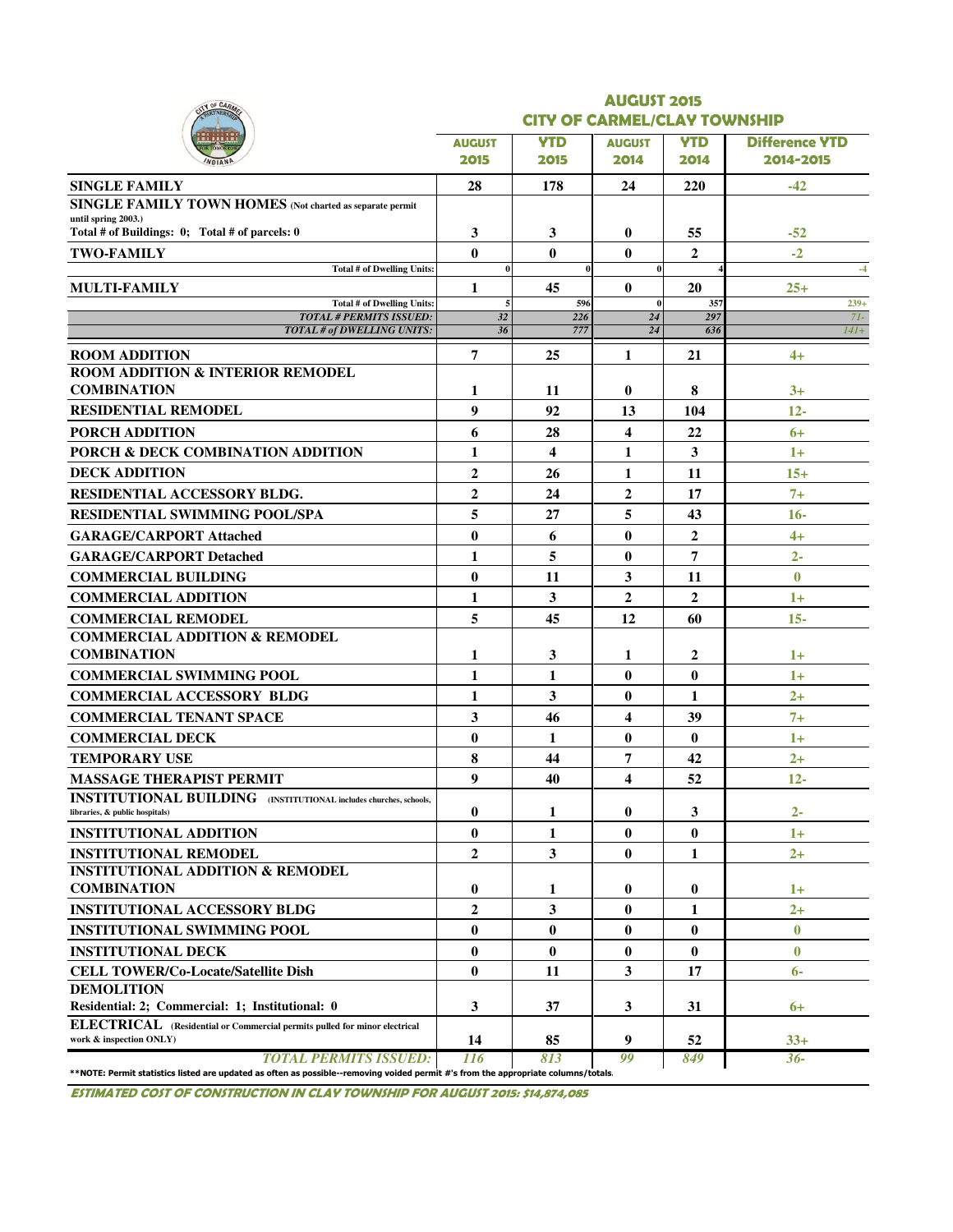## D.O.C.S. BUILDING & SIGN ACTIVITY AUGUST 2015

| COMMERCIAL, INSTITUTIONAL, & MULTI-FAMILY - NEW STRUCTURES, ACCESSORY BUILDINGS, ADDITIONS, TENANT<br>FINISHES, REMODELS, POOLS, DECKS (Institutional includes churches, schools & libraries)                                                                                                                                                                                                                 |
|---------------------------------------------------------------------------------------------------------------------------------------------------------------------------------------------------------------------------------------------------------------------------------------------------------------------------------------------------------------------------------------------------------------|
|                                                                                                                                                                                                                                                                                                                                                                                                               |
| <b>Type of Construction</b><br><b>Total Permits Issued</b>                                                                                                                                                                                                                                                                                                                                                    |
| <b>PERMITS ISSUED</b>                                                                                                                                                                                                                                                                                                                                                                                         |
| . Huntington Bank ATM, 14550 Clay Terrace Blvd.                                                                                                                                                                                                                                                                                                                                                               |
| · Starbucks Drive Thru, 10460 N. Michigan Rd.                                                                                                                                                                                                                                                                                                                                                                 |
| • Crew Carwash Canopy Addition, 10580 N. Michigan Rd.                                                                                                                                                                                                                                                                                                                                                         |
| · Highpointe on Meridian, 12845 Highpointe Dr.                                                                                                                                                                                                                                                                                                                                                                |
| • Koto Japanese Steakhouse, 14490 Lowe's Way<br>· Kohl's Department Store, 9895 N. Michigan Rd.<br>• Moorehead Communications, 525 Congressional Blvd.<br>· Surgical Care Associates, 11711 N. Meridian St. #200, #210 & #250<br>· Red Robin, 14311 Clay Terrace Blvd.<br>• CDW, 11711 N. Meridian St. #750<br>· Nicole Bryan Salon, 13190 Hazel Dell Parkway Suite B<br>• Aces, 4140 W. 99 <sup>th</sup> St. |
| · Guilford Road Condominiums, 827-845 Park Trail Dr. N.                                                                                                                                                                                                                                                                                                                                                       |
| . Plots to Plates Organic Gardens Shelter, 300 Guilford Ave.<br>. Coram Deo Academy Temporary Classroom, 651 W. Main St.                                                                                                                                                                                                                                                                                      |
| · Carmel High School Cross Country Locker Room, 520 E. Main St.<br>. Northview Christian Life Nursery Space, 12900 Hazel Dell Parkway                                                                                                                                                                                                                                                                         |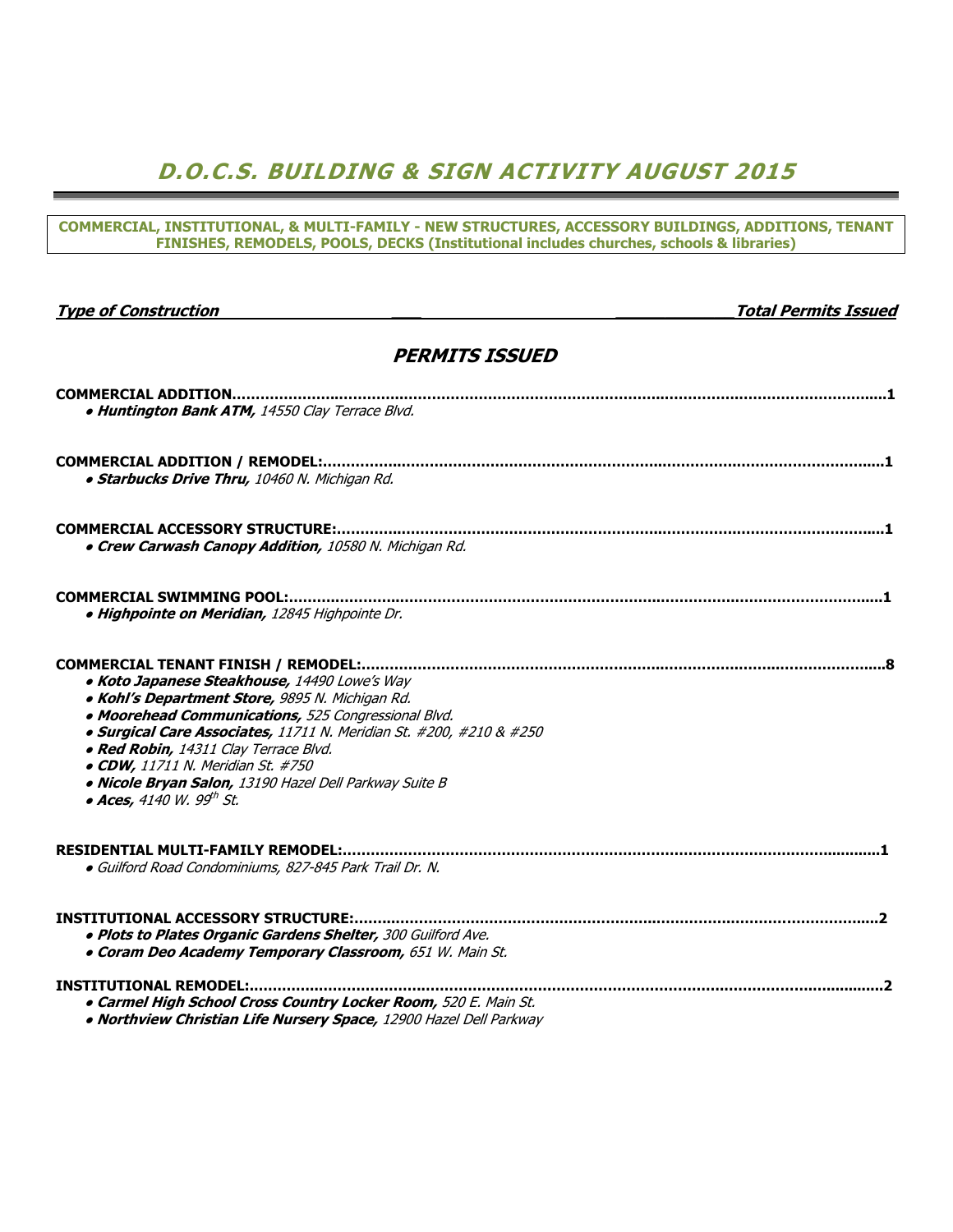### COMMERCIAL CERTIFICATES OF OCCUPANCY ISSUED

| COMMERCIAL ADDITION.<br>. Huntington Bank ATM, 14550 Clay Terrace Blvd. |
|-------------------------------------------------------------------------|
| COMMERCIAL TENANT FINISH / REMODEL:                                     |
| • Life Solutions, 615 W. Carmel Dr. #120                                |
| <b>. U Break I Fix,</b> 1350 S. Range Line Rd.                          |
| · Blu-Moon Café Expansion, 200 S. Range Line Rd. #109                   |
| . The Progressive Group, 839 W. Carmel Dr.                              |
| • Smari, 10333 N. Meridian St. #100                                     |
| • Merchant's Bank, 11555 N. Meridian St. 5 <sup>th</sup> Floor          |
| • Central Indiana Ethanol, 12911 N. Meridian St. 1st Floor              |
| • Bayern Software, 715 W. Carmel Dr. #101                               |
| • Zing Café, 12710 Meeting House Rd. #150                               |
| • Meridian Music, 845 W. Carmel Dr.                                     |
| • Lasik Vision Institute, 11595 N. Meridian St. #175                    |
| <b>. Jersey Mike's Subs,</b> 10725 N. Michigan Rd.                      |
| • Payless Liquor, 14580 River Rd. #150                                  |

**• Langton's Irish Pub, 710 S. Range Line Rd.** 

## D.O.C.S. BUILDING & SIGN ACTIVITY AUGUST 2015

#### AUGUST 2015\_ AUGUST 2014

| <b>TOTAL PERMITS ISSUED:</b> (EXCLUDING Water, Sewer, and Sign Permits)                                                                                          | 116 | 99  |
|------------------------------------------------------------------------------------------------------------------------------------------------------------------|-----|-----|
| <b>TOTAL WATER &amp; SEWER PERMITS:</b>                                                                                                                          | 32  | 18  |
| <b>TOTAL SIGN PERMITS:</b> (May not include signs approved for/with the issuance/guidelines of a Temporary Use permit)                                           | 39  | 24  |
| <b>BUILDING INSPECTIONS PERFORMED:</b><br>(The # includes inspections by Urban Forestry; but does not include Carmel Fire Dept. or Code Enforcement inspections) | 491 | 531 |
| <b>BUILDING PLAN REVIEWS:</b><br>(As of Feb. 2008: This # includes inspections plan reviews completed by the Building & Code staff for various permit types)     | 94  | 105 |
| <b>PUBLIC REQUEST FOR INFORMATION (RFI):</b>                                                                                                                     | 32  | 45  |

## D.O.C.S. NEWS AND NOTES AUGUST 2015

- Inspector David Rutti passed his ICC Mechanical certification test. All City inspectors are now certified in structural, plumbing, mechanical, and electrical.
- Inspector Adam Schriner attended an ICC plan review class in Myrtle Beach, SC the week of August 3<sup>rd</sup>.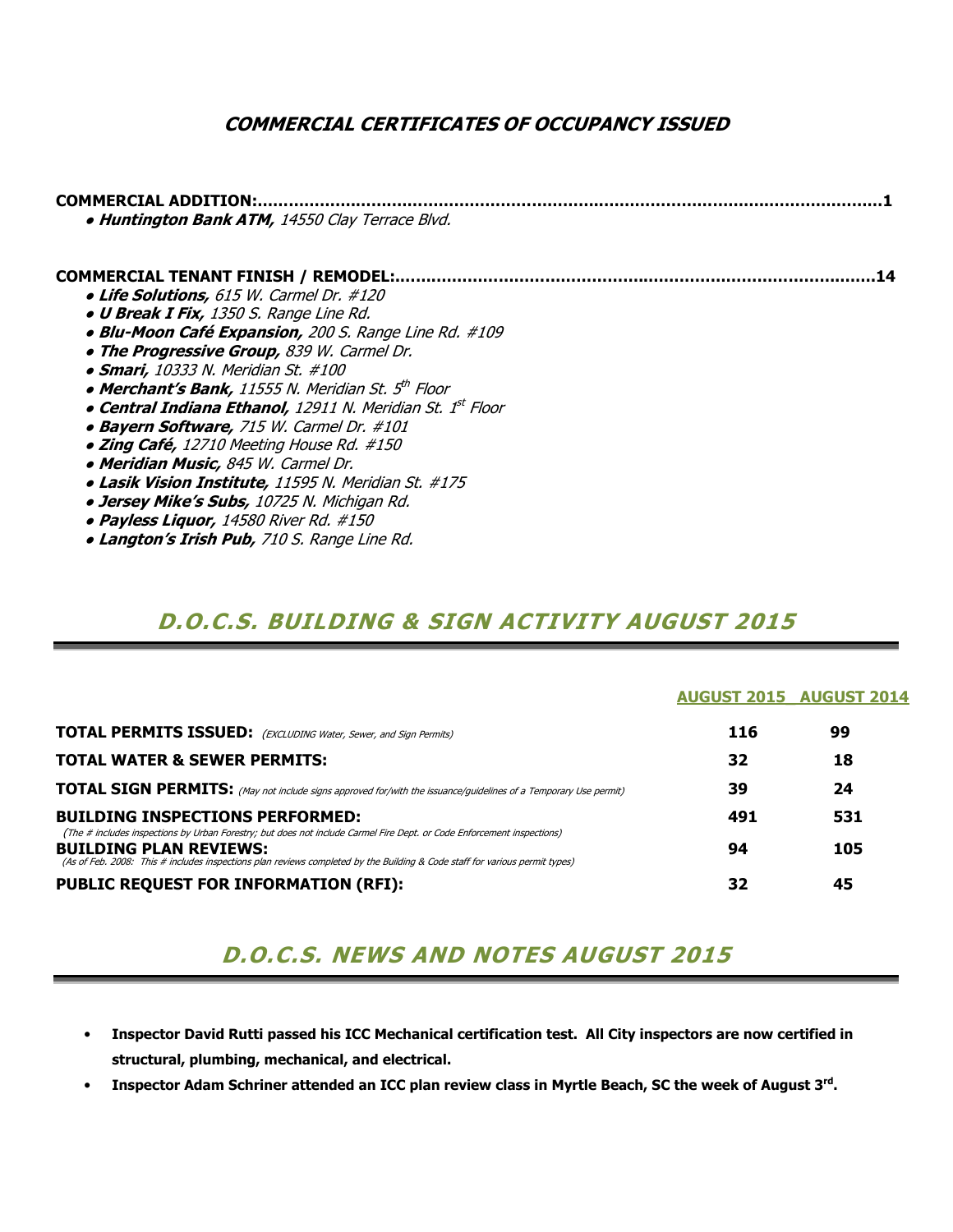## D.O.C.S. CODE ENFORCEMENT ACTIVITY AUGUST 2015

### CODE ENFORCEMENT TASK REPORT SUMMARY FOR AUGUST 2015

| <b>COMPLAINTS RECEIVED</b> | <b>TOTAL:</b> | <b>INSPECTION STATISTICS</b> | <b>TOTAL:</b> |
|----------------------------|---------------|------------------------------|---------------|
| <b>EMAIL</b>               | 10            | <b>NEW CASES</b>             | 74            |
| "MY CARMEL" APP            |               | INITIAL INSPECTIONS          | 38            |
| <b>PHONE</b>               | 16            | ABATEMENT                    |               |
| REFERRAL                   |               | INITIAL VIOLATION NOTICE     | 23            |
| <b>STAFF</b>               | 6             | <b>RE-INSPECTIONS</b>        | 108           |
| WALK-IN                    |               | <b>CLOSED CASES</b>          | 71            |

#### CODE ENFORCEMENT MONTHLY REPORT FOR AUGUST 2015

| <b>TYPE OF COMPLAINT/VIOLATION</b> | <b>NEW CASES</b> | <b>TYPE OF COMPLAINT/VIOLATION</b>  | <b>NEW CASES</b> |
|------------------------------------|------------------|-------------------------------------|------------------|
| <b>BUILDING CODE VIOLATIONS</b>    |                  | PROPERTY MAINTENANCE                | 12               |
| COMMERCIAL VEHICLE                 |                  | RECREATIONAL VEHICLE                | 5                |
| <b>DUMPSTER</b>                    |                  | RIGHT-OF-WAY OBSTRUCTION            |                  |
| <b>FARM ANIMALS</b>                |                  | <b>SIDEWALK</b>                     | $\mathbf{0}$     |
| <b>FENCE VIOLATION</b>             |                  | <b>SIGNS</b>                        | 167              |
| <b>GRASS OR WEEDS</b>              | 17               | <b>TRASH/DEBRIS</b>                 |                  |
| <b>HOME OCCUPATION</b>             | 3                | UNSAFE BUILDING                     |                  |
| NOISE REGULATIONS                  |                  | VEHICLE ON DISPLAY, ON LAWN OR JUNK |                  |
| OPEN AND ABANDONED                 | 0                | ZONING USE VIOLATIONS               |                  |
| <b>OUTDOOR STORAGE</b>             |                  | <b>OTHER</b>                        | 0                |
| PARKING IN LAWN/GREENBELT          |                  | <b>TOTAL</b>                        | 240              |
|                                    |                  |                                     |                  |

#### FORECLOSURE MONITORING SUMMARY FOR AUGUST 2015

| <b>INSPECTION STATISTICS</b> | <b>TOTAL:</b> |
|------------------------------|---------------|
| <b>NEW CASES</b>             | 4             |
| INITIAL INSPECTIONS          | 4             |
| ABATEMENT                    | $\mathcal{P}$ |
| INITIAL VIOLATION NOTICE     | $\mathcal{P}$ |
| <b>RE-INSPECTIONS</b>        | 40            |
| <b>CLOSED CASES</b>          | 5             |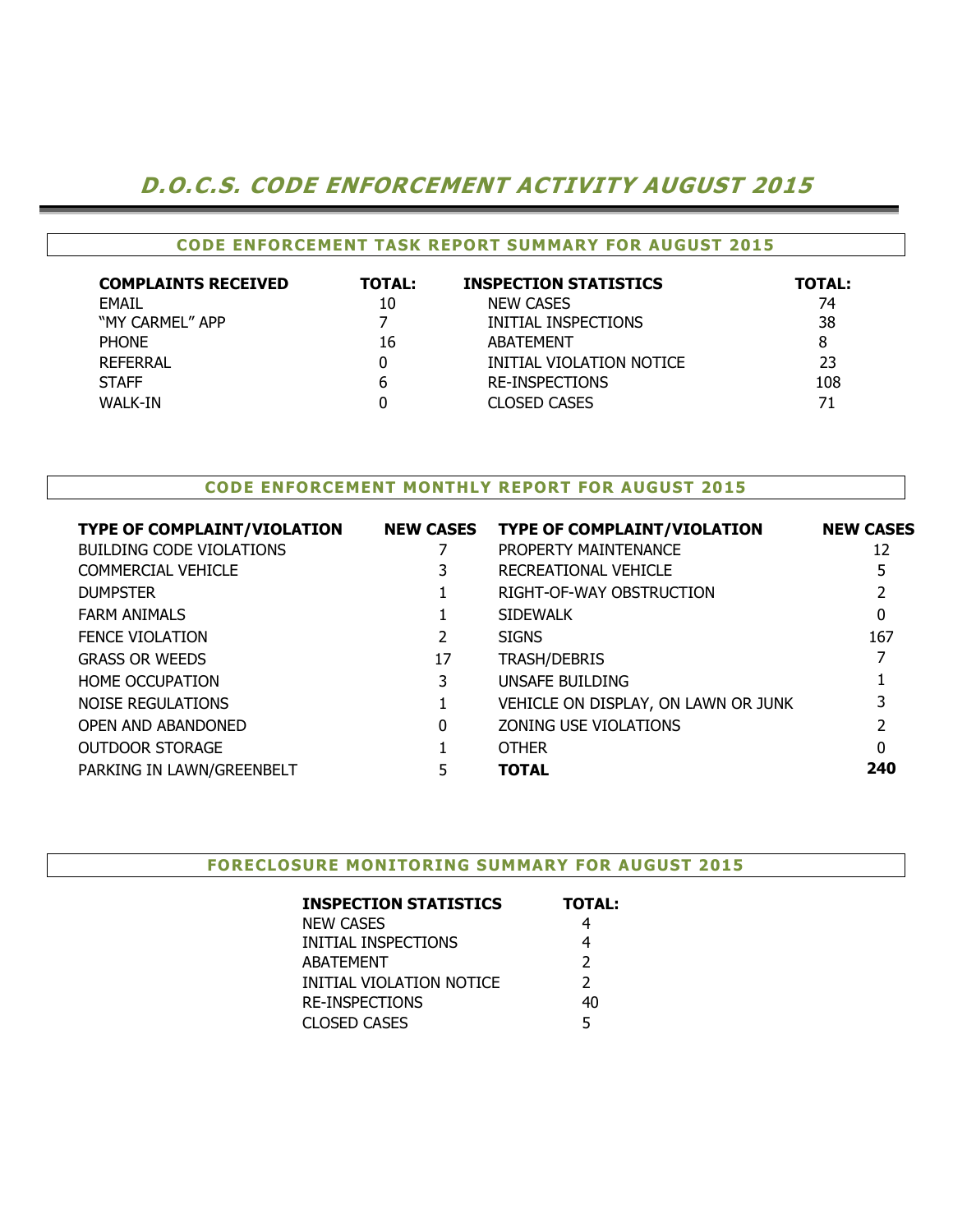### DEPARTMENT OF COMMUNITY SERVICES

INCOME REPORT AUGUST 1-31, 2015



| <b>Transaction Types:</b>                                                                                                                                                      | # of Transactions: | <b>Total Income of Transactions:</b> |  |
|--------------------------------------------------------------------------------------------------------------------------------------------------------------------------------|--------------------|--------------------------------------|--|
| <b>BUILDING PERMITS:</b> [Building permits includes the fee for full Certificate of Occupancy (C/O) or Substantial<br>Completion (C.S.C.) that will be issued, when required.] | 80                 | 85,773.41<br>\$                      |  |
| <b>DEMOLITION PERMITS:</b>                                                                                                                                                     | 3                  | \$<br>693.00                         |  |
| <b>ELECTRICAL PERMITS:</b> (Separate electrical/meter inspections-no other work being done.)                                                                                   | 9                  | \$<br>976.00                         |  |
| <b>LATE FEES:</b>                                                                                                                                                              | $\overline{2}$     | \$<br>992.00                         |  |
| <b>MASSAGE THERAPIST PERMITS/RENEWALS:</b>                                                                                                                                     | 9                  | \$<br>180.00                         |  |
| RE-INSPECTION, EXTRA/ADDITIONAL INSPECTION, AND/OR TEMPORARY C/O / C.S.C.                                                                                                      |                    |                                      |  |
| FEES:                                                                                                                                                                          | 31                 | 4,768.60<br>\$                       |  |
| PLAN AMENDMENT: (COMMERCIAL/INSTITUTIONAL)                                                                                                                                     | 0                  | \$                                   |  |
| PLAN AMENDMENT: (RESIDENTIAL)                                                                                                                                                  | 0                  | \$                                   |  |
| <b>SPECIAL EVENT PERMITS:</b>                                                                                                                                                  | 5                  | \$<br>1,069.00                       |  |
| TEMPORARY USE PERMITS/EXTENSIONS:                                                                                                                                              | 2                  | \$<br>656.00                         |  |
| <b>ADLS: (Applications)</b>                                                                                                                                                    | $\overline{2}$     | \$<br>2,470.01                       |  |
| <b>ADLS AMENDMENTS:</b>                                                                                                                                                        | 0                  | \$                                   |  |
| <b>COMMITMENT AMENDMENTS:</b>                                                                                                                                                  | 0                  | \$                                   |  |
| <b>DEVELOPMENT PLAN:</b>                                                                                                                                                       | 0                  | \$                                   |  |
| <b>DEVELOPMENT PLAN AMENDMENTS:</b>                                                                                                                                            | $\mathbf{0}$       | \$                                   |  |
| <b>HPR REVIEWS:</b>                                                                                                                                                            | $\mathbf{0}$       | \$                                   |  |
| <b>ORDINANCE AMENDMENT APPLICATIONS:</b>                                                                                                                                       | 0                  | \$                                   |  |
| <b>PLAT VACATIONS:</b>                                                                                                                                                         | 0                  | \$<br>$\overline{\phantom{0}}$       |  |
| <b>PRIMARY PLATS:</b>                                                                                                                                                          | $\mathbf{0}$       | \$                                   |  |
| <b>PRIMARY PLAT AMENDMENTS:</b>                                                                                                                                                | 0                  | \$                                   |  |
| <b>PUD ORDINANCES:</b>                                                                                                                                                         | 0                  | \$                                   |  |
| <b>REZONE:</b>                                                                                                                                                                 | 0                  | \$                                   |  |
| <b>SDR SITE PLAN REVIEWS:</b>                                                                                                                                                  | 1                  | \$<br>160.00                         |  |
| <b>SECONDARY PLATS / REPLATS:</b>                                                                                                                                              | 1                  | \$<br>7,149.00                       |  |
| <b>SUBDIVISION WAIVERS:</b>                                                                                                                                                    | 0                  | \$                                   |  |
| <b>ZONING WAIVER:</b>                                                                                                                                                          | 0                  | \$                                   |  |
| TAC ONLY APPLICATIONS:                                                                                                                                                         | 0                  | \$                                   |  |
| <b>COMMITMENT AMENDMENT:</b>                                                                                                                                                   | 0                  | \$                                   |  |
| <b>DEVELOPMENT STANDARDS VARIANCES:</b>                                                                                                                                        | 0                  | \$                                   |  |
| <b>HEARING OFFICER REVIEWS:</b>                                                                                                                                                | 1                  | \$<br>164.00                         |  |
| <b>SPECIAL EXCEPTION VARIANCE:</b>                                                                                                                                             | 0                  | \$                                   |  |
| <b>SPECIAL USES: (Inlcudes Special Use Amendments)</b>                                                                                                                         | 0                  | \$                                   |  |
| <b>USE VARIANCES:</b>                                                                                                                                                          | 0                  | \$                                   |  |
| <b>SIGN PERMITS:</b>                                                                                                                                                           | 17                 | 7,566.21<br>\$                       |  |
| <b>ADMINSTRATIVE APPROVALS:</b>                                                                                                                                                | 0                  | \$                                   |  |
| <b>APPEALS:</b>                                                                                                                                                                | 0                  | \$<br>$\overline{\phantom{a}}$       |  |
| MISC.: (COPIES/MAPS/DUPLICATE PLARCARDS/ETC)                                                                                                                                   | 0                  | \$                                   |  |
| <b>ZONING DETAILS/LETTER:</b>                                                                                                                                                  | $\overline{2}$     | \$<br>194.00                         |  |
| <b>PARK &amp; RECREATION IMPACT FEE: (PRIF)</b>                                                                                                                                | 18                 | \$<br>62,961.00                      |  |
| <b>TOTALS:</b>                                                                                                                                                                 |                    |                                      |  |
| <b>GENERAL FUND #101:</b>                                                                                                                                                      |                    | \$<br>113,630.73                     |  |
| <b>PRIF ACCOUNT # 106:</b>                                                                                                                                                     |                    | \$<br>62,961.00                      |  |
| <b>UTILITY FEES: (Sewer/Water permits)</b>                                                                                                                                     |                    | \$<br>85,193.00                      |  |
| <b>TOTAL DEPOSIT:</b>                                                                                                                                                          |                    | \$<br>261,784.73                     |  |
| Last Month's General Fund Deposit:                                                                                                                                             |                    | 233,971.74<br>\$                     |  |
| <b>Last Month's Total Deposit:</b>                                                                                                                                             |                    | \$<br>722,573.74                     |  |

NOTE: Receipts were deposited for 21 business days this month.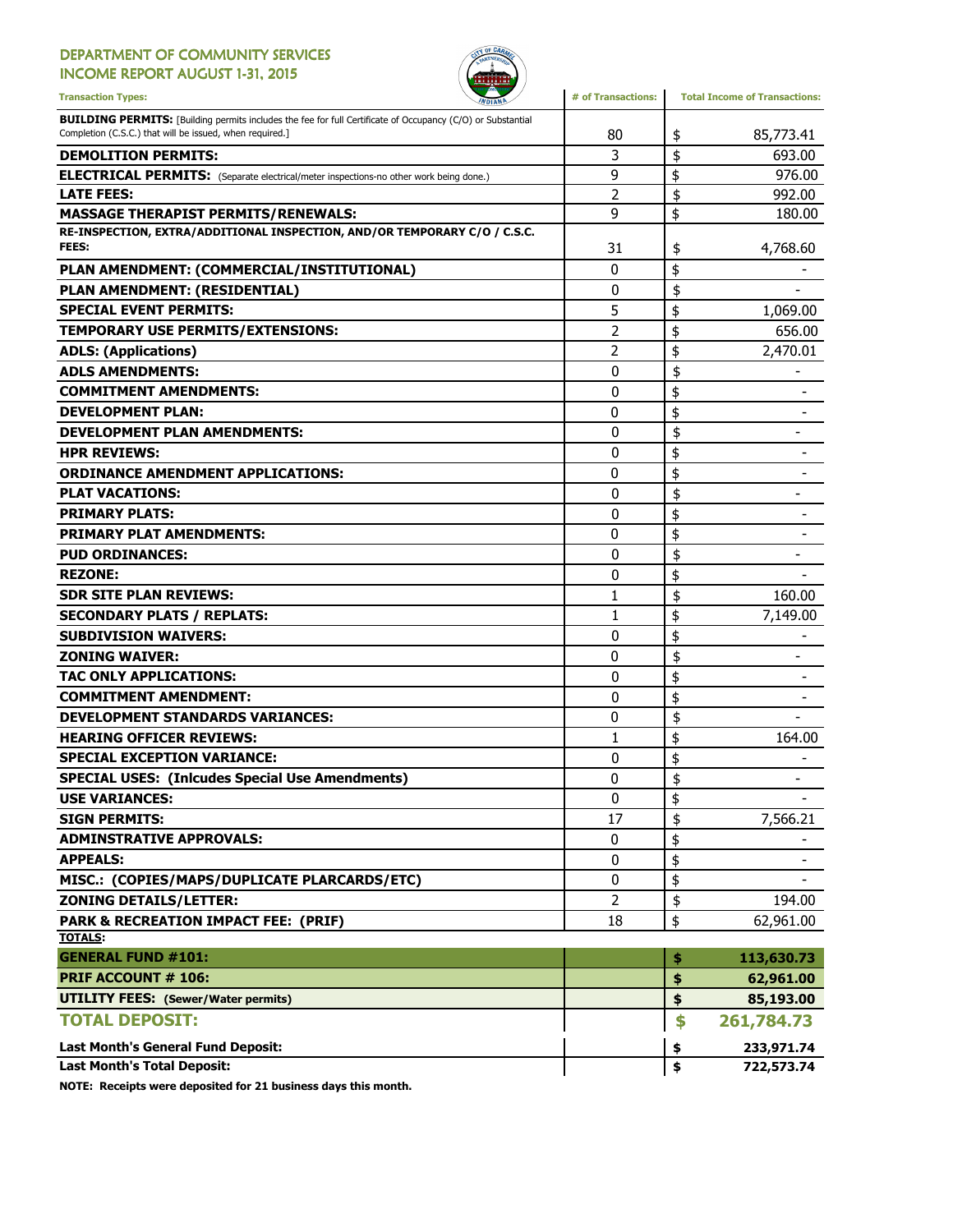|  | Date: 9/2/2015 |
|--|----------------|
|--|----------------|

| Issue<br>Date | Status | Permi<br>NO. | Subdiv Name                     | <b>Property Address</b>                                          | Permit Type Description            | Estimated<br>Cost of<br>Constructio | Sq Ft          | <b>Contractor Name</b>                       | <b>Contractor Address</b>     | Cont. City            | Cont.<br>State | Cont.<br>Cont.Phone<br>Zip             | Propety Owner (as listed<br>per applicant)           | Owner Adrs                       | Owner City                       | Owner:<br>State | Owne<br>Zip |
|---------------|--------|--------------|---------------------------------|------------------------------------------------------------------|------------------------------------|-------------------------------------|----------------|----------------------------------------------|-------------------------------|-----------------------|----------------|----------------------------------------|------------------------------------------------------|----------------------------------|----------------------------------|-----------------|-------------|
| 08/03/15      |        | 15070139     | <b>COOL CREEK NORTH</b>         | <b>752 DAYTON DR</b>                                             | RESIDENTIAL REMODEI                | \$21,000                            | 60             | HE HOME WRIGHT, LLC                          | P.O. BOX 585                  | CARMEL                |                |                                        | 46082 (317) 223-3070 RAVENSBERG, ASHLEY & ROBERT     | 752 DAYTON DR                    | CARMEL                           |                 | 46033       |
|               |        | 15070140     | <b>WESTPARK AT SPRINGMILL</b>   | 2883 CLIFFORD CIR                                                | RESIDENTIAL REMODEI                | \$29,000                            | 115            | THE HOME WRIGHT, LLC                         | P.O. BOX 585                  | CARMEL                |                | 46082 (317) 223-3070                   | HICKS, RALPH & SARAH                                 | 2883 CLIFFORD CIRCLE             | CARMEL                           |                 | 46032       |
|               |        | 15070144     | MAYFLOWER PARK                  | 4250 W 99 ST                                                     | <b>GROUND SIGN PERMANENT</b>       | \$0                                 | 30             | SIGN BY DESIGN                               | P.O. BOX 691                  | ZIONSVILLE            |                | (317) 876-7900<br>46077                | HOOSIER ZERO THREE REALTY. LLC                       | 4250 W 96TH ST                   | CARMEL                           |                 | 46032       |
|               |        | 1507014      |                                 | 890 E 116 ST #120                                                | WALL SIGN PERMANENT                | \$0                                 | 44             | <b>SIGN BY DESIGN</b>                        | P.O. BOX 691                  | ZIONSVILLE            |                | 46077<br>(317) 876-7900                | JONES, LANG & LASALLE                                | 8900 KEYSTONE CROSSING #1150     | <b>INDIANAPOLIS</b>              |                 | 46240       |
|               |        | 1508000      |                                 | 1102 N MERIDIAN ST                                               | ELECTRICAL PERMIT/INSPECTION       | \$0                                 | $\Omega$       | HE HOOSIER CO                                | 5421 W 86TH ST                | <b>INDIANAPOLIS</b>   |                | 46268<br>(317) 872-8125                | <b>INDOT</b>                                         | 701 E MILTON RD                  | GARY                             |                 | 46403       |
| 08/04/15      |        | 1507009      | <b>CLARIDGE FARM</b>            | 2520 PEMBROOKE CIR                                               | RESIDENTIAL PORCH ADDITION         | \$102,000                           | 800            | IL HAHN RESIDENTIAI                          | 2739 BARBANO CT               | CARMEL                |                | 46032                                  | YEARY, ROBERT & BARBRA                               | 2520 PEMBROOKE CIR               | CARMEL                           |                 | 46032       |
|               |        | 1507010      | SMOKEY KNOLL                    | 837 SPRUCE DR                                                    | RESIDENTIAL REMODE                 | \$30,000                            | 117            | <b>T RENOVATIONS</b>                         | 5373 CENTRAL AVE              | <b>INDIANAPOLIS</b>   |                | (317) 445-3210<br>46220                | <b>GLENN, SARA</b>                                   | 837 SPRUCE DR                    | CARMEL                           |                 | 46033       |
|               |        | 15070149     |                                 | <b>802 MICHIGAN RD</b>                                           | WALL SIGN PERMANENT                | \$0                                 | 58             | CREATIVE SIGN RESOURCES                      | 4707 E. WASHINGTON BLVD.      | FORT WAYNE            |                | 46803<br>(260) 425-9618                | H & H RESTAURANT GROUP                               | 5333 W 86TH ST                   | <b>INDIANAPOLIS</b>              |                 | 46268       |
|               |        | 1507015      |                                 | 802 MICHIGAN RD                                                  | WALL SIGN PERMANENT                | \$0                                 | 58             | CREATIVE SIGN RESOURCES                      | 4707 E. WASHINGTON BLVD.      | FORT WAYNE            |                | 46803                                  | (260) 425-9618 H & H RESTAURANT GROUP                | 5333 W 86TH ST                   | <b>INDIANAPOLIS</b>              |                 | 46268       |
|               |        | 1507016      | CARMEL SCIENCE AND TECHNOLOGY   | <b>315 W CARMEL DR</b>                                           | <b>GROUND SIGN TEMPORARY</b>       | \$0                                 | 32             | <b>AST SIGNS</b>                             | 3915 96TH ST E                | <b>INDIANAPOLIS</b>   |                | 46250 (317) 845-5051 ATAPCO CARMEL INC |                                                      | 630 CARMEL DR W #135             | CARMEL                           |                 | 46032       |
| 08/05/15      |        | 1507002      | SADDLEBROOK AT SHELBORNE        | 1930 WINNERS CIF                                                 | RESIDENTIAL SWIMMING POOL          | \$72,500                            | 1,800          | <b>BURKE POOL COMPANY</b>                    | 5741 W 84TH ST                | <b>INDIANAPOLIS</b>   |                | 46278 (317) 872-5308 MARTIN, NICOLE    |                                                      | 1930 WINNERS CIRCLE              | CARMEL                           |                 | 46032       |
|               |        | 1507004      | <b>SEDGWICK</b>                 | 3141 DONEGAL CIR                                                 | RESIDENTIAL REMODEL                | \$141,000                           | 4.500          | HAYS & SONS CONSTRUCTION                     | 757 E MURRY ST                | <b>INDIANAPOLIS</b>   |                | 46227<br>(317) 788-0911                | HENDRICKSON, RYAN & STACI                            | 3141 DONEGAL CIR                 | CARMEL                           |                 | 46074       |
|               |        | 1507013      | C W WIEDLER'S                   | 65 2ND AVE NE                                                    | RESIDENTIAL SINGLE FAMILY DWELLING | \$388,000                           | 5.544          | <b>NORTH RIDGE CONSTRUCTION</b>              | PO BOX 823                    | WESTFIELD             |                | 46074<br>(317) 417-9884                | DRYDEN, STEVE AND PAM                                | 671 2ND AVE NE                   | CARMEL                           |                 | 46032       |
|               |        | 1507014      | <b>OVERBROOK FARMS</b>          | 8839 PELHAM RD                                                   | ORCH AND DECK ADDITION             | \$30,000                            | 190            | LL TYPES CONSTRUCTION                        | 260 S FIRST SUITE 2           | <b>ZIONSVILLE</b>     |                | 16077                                  | TATE, PATRICK                                        | 839 PELHAM RD                    | CARMEL                           |                 | 46074       |
|               |        | 15070155     | <b>COTTAGES AT CARMEL</b>       | <b>437 CHIMNEY ROCK DR</b>                                       | RESIDENTIAI TOWNHOME               | \$187,000                           | 3.527          | HIGHLINEUS, LLC                              | 1057 ALLISONVILLE RD, STE 207 | <b>FISHERS</b>        |                | 46038                                  | CARMEL COTTAGES, LLC                                 | 1057 ALLISONVILLE RD, STE 207    | FISHERS                          |                 | 46032       |
|               |        | 15070157     | COTTAGES AT CARMEL              | 443 CHIMNEY ROCK DR                                              | RESIDENTIAL TOWNHOME               | \$187,000                           | 2,725          | HIGHLINEUS, LLC                              | 1057 ALLISONVILLE RD, STE 207 | <b>FISHERS</b>        |                | 46038                                  | CARMEL COTTAGES, LLC                                 | 1057 ALLISONVILLE RD, STE 207    | <b>FISHERS</b>                   |                 | 46032       |
|               |        | 15070159     | COTTAGES AT CARMEL              | 449 CHIMNEY ROCK DR                                              | RESIDENTIAL TOWNHOME               | \$187,000                           | 2,821          | <b>HIGHLINEUS, LLC</b>                       | 1057 ALLISONVILLE RD, STE 207 | <b>FISHERS</b>        |                | 46038                                  | CARMEL COTTAGES, LLC                                 | 1057 ALLISONVILLE RD, STE 207    | <b>FISHERS</b>                   |                 | 46032       |
|               |        | 1508000      | <b>VILLAGE OF WESTCLAY</b>      | 2261 BLISLAND ST                                                 | RESIDENTIAL SINGLE FAMILY DWELLING | \$450,000                           | 4.483          | HOMES BY JOHN MCKENZIE                       | 4631 LISBORN DR               | CARMEL                |                | 46033                                  | (317) 574-7616 CURRIN, ANNE MARIE                    | 256 LAURELWOOD                   | CARMEL                           |                 | 46032       |
|               |        | 1508002      | WOODLAND GOLF CLUB              | 5 WOODLAND DR                                                    | ELECTRICAL PERMIT/INSPECTION       | \$0                                 | $\Omega$       | CHOE, YONG                                   | 15 WOODLAND DR                | CARMEL                |                | 46032                                  | CHOE, YONG                                           | 15 WOODLAND DR                   | CARMEL                           |                 | 46032       |
|               |        | 1508002      |                                 | NW CORNER OF W MAIN ST & GRAND BLVD ELECTRICAL PERMIT/INSPECTION |                                    | \$0                                 | $\overline{0}$ | MORPHEY CONSTRUCTION, INC                    | 1499 N SHERMAN DR             | INDIANAPOLIS          |                | 46201<br>(317) 356-9250                | CARMEL STREET DEPT                                   | 3400 131ST ST W                  | WESTFIELD                        |                 | 46074       |
| 08/06/15      |        | 1507013      |                                 | 4490 LOWES WAY                                                   | COMMERCIAL REMODEL                 | \$53,000                            | 5.000          | <b>JAN KAI, DONG</b>                         | 36 CARRIAGE LN                | <b>GEORGETOWN KY</b>  |                | 40324<br>859) 421-7852                 | <b>KITE REALTY GROUP</b>                             | 30 MERIDIAN STS #1100            | <b>INDIANAPOLIS</b>              |                 | 46204       |
| 08/07/15      |        | 15050131     | BLK WEST CARMEL MARKETPLACE     | 9895 N MICHIGAN RD                                               | COMMERCIAL REMODEL                 | \$37,500                            | 1.400          | KAZEROONI, FATTAH                            | 0877 WATSON RD                | <b>ST LOUIS</b>       | <b>MO</b>      | 63127<br>(314) 821-1100                | KOHL'S DEPARTMENT STORE                              | V 165 N 5830 RIDGEWOOD DR        | <b>MENOMONEE</b><br><b>FALLS</b> |                 | 53051       |
|               |        | 1507008      |                                 | 651 W MAIN ST                                                    | INSTITUTIONAL ACCESSORY STRUCTURE  | \$40,000                            | 2.000          | RANSPORT, INC.                               | 8516 W WASHINGTON ST          | <b>INDIANAPOLIS</b>   |                | 46231<br>(317) 244-2366                | CARMEL FRIENDS CHURCH                                | 651 W MAIN ST                    | CARMEL                           |                 | 46032       |
|               |        | 1507015      | 059 VILLAGE OF WESTCLAY         | 2499 GLEBE ST                                                    | RESIDENTIAL DECK ADDITION          | \$250,000                           | 3,920          | <b>IUSTUS HOME BUILDERS</b>                  | 1398 N SHADELAND AVE          | <b>INDIANAPOLIS</b>   |                | 46219 (317) 353-831                    | GIORDANO, JOSEPH                                     | 2499 GLEBE ST                    | CARMEL                           |                 | 46032       |
|               |        | 1507016      |                                 | 781 1ST AVE NW                                                   | RESIDENTIAL SINGLE FAMILY DWELLING | \$523,000                           | 5,735          | <b>ILD TOWN DESIGN GROUP</b>                 | 132 RANGELINE RD              | CARMEL                |                | 46032<br>317) 626-8486                 | CHRIS MURPHY & ABBY DRONE                            | 40 MERIDIAN HILLS BLVD           | <b>INDIANAPOLIS</b>              |                 | 46260       |
|               |        | 15080005     | <b>HAYDEN RUN</b>               | 2889 REEDY CT                                                    | RESIDENTIAL REMODEI                | \$10,000                            | 957            | <b>HAMANN, DALE &amp; ANGELA</b>             | 2889 REEDY CT                 | CARMEL                |                | 46032                                  | HAMANN, DALE E & ANGELA M                            | 2889 REEDY CT                    | CARMEL                           |                 | 46032       |
|               |        | 15080033     | WESTMONT                        | 3914 FINNHORSE DR                                                | RESIDENTIAL REMODEL                | \$20,000                            | 1,000          | CHEN, KAI YUN                                | 3914 FINNHORSE DR             | CARMEL                |                | 46032                                  | CHEN, KAI YUN                                        | 3914 FINNHORSE DR                | CARMEL                           |                 | 46032       |
|               |        | 1508003      |                                 | WORK DONE IN CLIENTS                                             | MASSAGE THERAPIST PERMIT           | \$0                                 | $^{\circ}$     | YSON, JEREMIAH E                             | 2575 SHERIDAN RD              | NOBLESVILLE           |                | 46062                                  | SELF OWNED BUSINESS                                  | WORK DONE IN CLIENTS HOMES       | CARMEL                           |                 |             |
| 08/10/15      |        | 15070060     | SETTLER'S RIDGE AT HAVERSTICK   | 3921 SETTLERS RIDGE TR                                           | RESIDENTIAL DECK ADDITION          | \$16,495                            | 195            | HE DECK STORE                                | 4322 W 96TH ST                | <b>INDIANAPOLIS</b>   |                |                                        | 46268 (317) 471-0400 WESOLOWSKI, RAYMOND E & LINDA E | 13921 SETTLERS RIDGE TRI         | CARMEL                           |                 | 46033       |
|               |        | 15070133     |                                 | 525 CONGRESSIONAL BLVD                                           | COMMERCIAL REMODEL                 | \$32,463                            | 518            | <b>ERSATILE CONSTRUCTION</b><br><b>ROUP</b>  | 570 E TRACY RD #610           | <b>NEW WHITELANIN</b> |                |                                        | 46184 (317) 535-3579 MOOREHEAD COMMUNICATION         | PO BOX 1870                      | <b>MARION</b>                    |                 | 46952       |
|               |        | 15080050     | <b>SUMMERLAKES</b>              | 0034 SUMMERLAKES DR                                              | ELECTRICAL PERMIT/INSPECTION       | \$0                                 | $^{\circ}$     | <b>BARTH ELECTRIC</b>                        | 1934 N ILLINOIS               | <b>INDIANAPOLIS</b>   |                |                                        | 46202 (317) 924-6226 MAMCILOVICH, MICHAEL            | 0034 SUMMERLAKES DR              | CARMEL                           |                 | 46033       |
| 08/11/15      |        | 15070125     | THE SANCTUARY AT 116TH STREET   | 2006 SPARROW HAWK PL                                             | RESIDENTIAL SINGLE FAMILY DWELLING | \$250,000                           | 4.135          | RYAN HOMES INC                               | 8425 WOODFIELD CROSSING STE   | <b>INDIANAPOLIS</b>   |                | 46240 (317) 819-2623 RYAN HOMES INC    |                                                      | 8425 WOODFIELD CROSSING STE 310' | <b>INDIANAPOLIS</b>              |                 | 46240       |
|               |        | 15070165     | RIDGE AT THE LEGACY, THE        | 4543 INTEGRITY CT                                                | RESIDENTIAL SINGLE FAMILY DWELLING | \$320,000                           | 5,338          | RYAN HOMES INC                               | 8425 WOODFIELD CROSSING STE   | <b>INDIANAPOLIS</b>   |                | 46240 (317) 819-2623                   | <b>RYAN HOMES INC</b>                                | 8425 WOODFIELD CROSSING STE 310\ | <b>INDIANAPOLIS</b>              |                 | 46240       |
|               |        | 15080007     | <b>CLAYBRIDGE AT SPRINGMILL</b> | 44 SUFFOLK LN                                                    | RESIDENTIAL PORCH ADDITION         | \$9,500                             | 256            | <b>INDY DECK &amp; PORCH CO</b>              | 2252 GEIST COVE DR            | <b>INDIANAPOLIS</b>   |                | 46236 (317) 826-1956                   | FOGLE, PAUL                                          | 44 SUFFOLK LN                    | CARMEL                           |                 | 46032       |
|               |        | 1508003      |                                 | 132 RANGE LINE RD S                                              | <b>GROUND SIGN PERMANENT</b>       | \$0                                 | 27             | <b>MEDIA FACTORY</b>                         | 481 GRADLE DR                 | CARMEL                |                | 46032<br>(317) 844-3539                | HEARTWOOD CUSTOM HOMES                               | 132 S. RANGELINE RD              | CARMEL                           |                 | 46032       |
|               |        | 15080036     | <b>MARWOOD TRAILS</b>           | 0126 E MARWOOD TRL DR                                            | RESIDENTIAL ADDITION AND REMODE    | \$12,000                            | 240            | URGAN, ROGEF                                 | 0126 MARWOOD TRAIL EAST DF    | <b>INDIANAPOLIS</b>   |                | 46280                                  | <b>BURGAN, ROGEF</b>                                 | 0126 MARWOOD TRAILS              | <b>INDIANAPOLIS</b>              |                 | 46280       |
|               |        | 1508005      | CROOKED STICK WEST              | 104 PEBBLE BEACH DR                                              | ESIDENTIAL SWIMMING POOL           | \$43,000                            | 920            | POOLS OF FUN                                 | 891 CLARK CREEK ROAD          | PLAINFIELD            |                | 46168<br>(317) 839-331                 | COX, IAN & JENNIFER                                  | 104 PEBBLE BEACH DR              | CARMEL                           |                 | 46032       |
|               |        | 5080059      |                                 | <b>NORK DONE IN CLIENTS</b>                                      | MASSAGE THERAPIST PERMIT           | \$0                                 | $\Omega$       | DIMOF, SHIELA                                | <b>5457 N CAPITOL</b>         | <b>INDIANAPOLIS</b>   |                | 46208                                  | SELF OWNED BUSINESSS                                 | VORK DONE IN CLIENTS HOMES       | CARMEL                           |                 | 46032       |
| 08/12/15      |        | 15070062     | PARK NORTHWESTERN               | 0460 N MICHIGAN RD                                               | COMMERCIAL ADDITION & REMODEL      | \$250,000                           | 1,779          | CAPITOL CONSTRUCTION                         | 1051 VILLAGE SQUARE LANE      | FISHERS               |                | 46038                                  | SMITH FAMILY INVESTMENTS, LLC                        | P.O. BOX 13185                   | PALM DESERT                      |                 | 92255       |
|               |        | 1507014      |                                 | 1711 N MERIDIAN ST #200, #210 & #250                             | COMMERCIAL TENANT FINISH           | \$76,000                            | 21,553         | CAPITOL CONSTRUCTION<br><b>ERVICES</b>       | 1051 VILLAGE SQUARE LN        | <b>FISHERS</b>        |                | 46038                                  | (317) 574-5488 SURGICAL CARE AFFILIATES, LLC         | 4400 METCALF AVE                 | OVERLAND<br>PARK                 |                 | 66223       |
|               |        | 15080006     | 258 VILLAGE OF WESTCLAY         | 2627 TEABERRY LN                                                 | RESIDENTIAL SINGLE FAMILY DWELLING | \$387,000                           | 5.303          | ULTE HOMES OF INDIANA                        | 1590 N MERIDIAN ST #530       | CARMEL                |                | 46032<br>317) 575-2350                 | PULTE HOMES                                          | 1590 N. MERIDIAN ST #530         | CARMEL                           |                 | 46032       |
|               |        | 1508001      | <b>WESTMONT</b>                 | 593 ALTAIR DR                                                    | ESIDENTIAL SINGLE FAMILY DWELLING  | \$203,000                           | 6.210          | <b>RYLAND HOMES</b>                          | 025 N RIVER RD #100           | INDIANAPOLIS IN       |                | 46240                                  | 317) 846-4200 RYLAND HOMES                           | 025 N RIVER RD #100              | <b>INDIANAPOLIS</b>              |                 | 46240       |
|               |        |              |                                 | <b>Total Permits: 116</b>                                        |                                    |                                     |                | <b>Total Estimated Cost of Construction:</b> | \$14,874,085.00               |                       |                | Total Sq.Ft.:                          | 290,173                                              |                                  |                                  |                 |             |

Status(Stat Column) codes mean: O=Open/incomplete; C=Closed/completed (includes completed permits where C/O's are not issued-like demolition or separate electrical permits);<br>E=Expired-project may or may not have been compl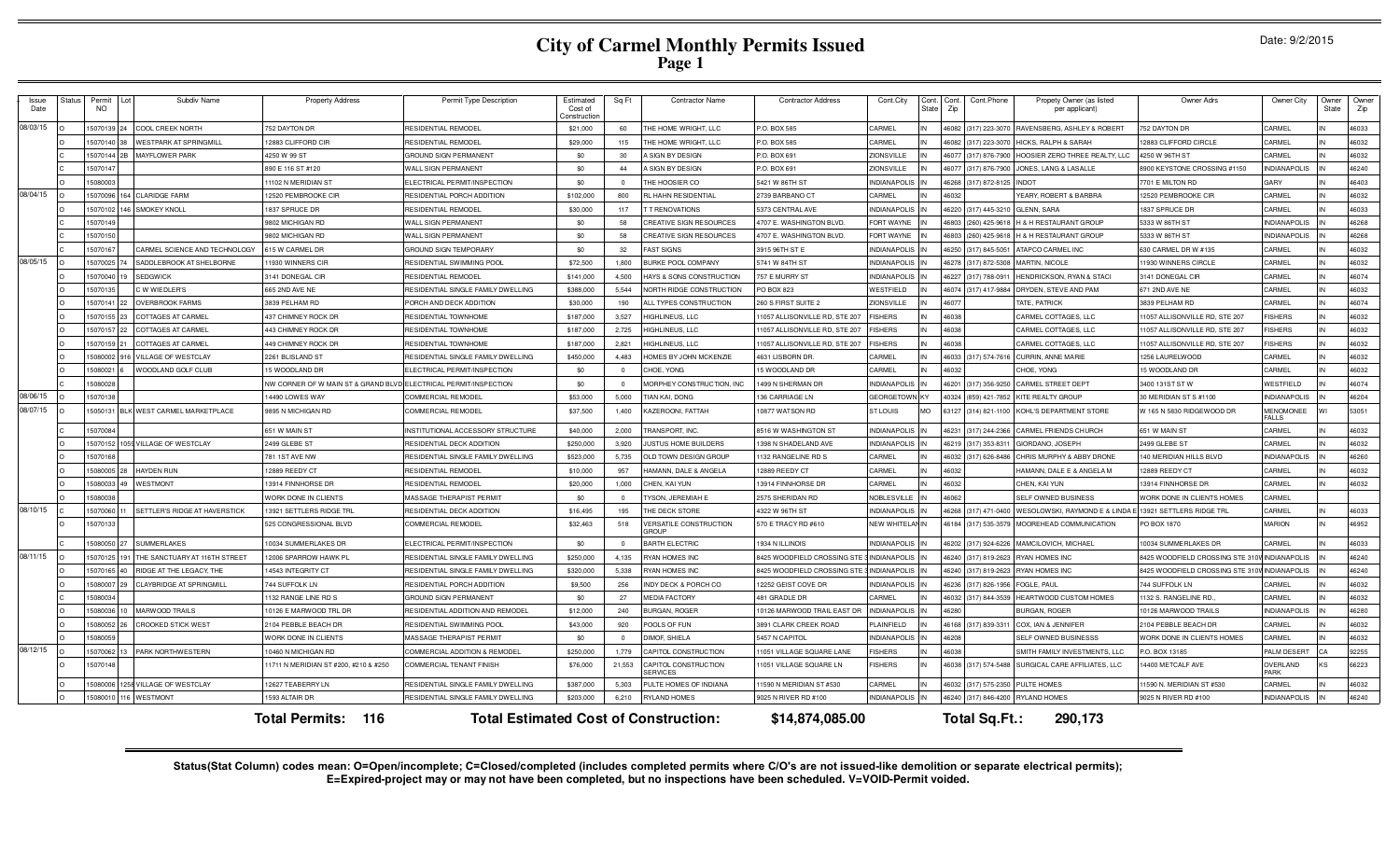|  | Date: 9/2/2015 |
|--|----------------|
|--|----------------|

| Issue<br>Date | status | Permit<br><b>NO</b> | Subdiv Name                      | <b>Property Address</b>                                           | Permit Type Description                      | Estimated<br>Cost of<br>Constructio | Sq Ft          | <b>Contractor Name</b>                         | <b>Contractor Address</b>   | Cont. City          | State | Cont. Cont.<br>Zip | Cont.Phone           | Propety Owner (as listed<br>per applicant)          | Owner Adrs                      | Owner City          | .<br>Owner<br>State | Owner<br>Zip |
|---------------|--------|---------------------|----------------------------------|-------------------------------------------------------------------|----------------------------------------------|-------------------------------------|----------------|------------------------------------------------|-----------------------------|---------------------|-------|--------------------|----------------------|-----------------------------------------------------|---------------------------------|---------------------|---------------------|--------------|
| 08/12/15.     |        | 5080068             |                                  | WORK DONE IN CLIENTS                                              | MASSAGE THERAPIST PERMIT                     | \$0                                 | $\Omega$       | BEARDEN, SARAH ELIZABETH                       | 1790 FAIRMOUNT              | CARMEL              |       |                    | 46032 (317) 270-2260 | <b>SELF OWNED BUSINESSS</b>                         | VORK DONE IN CLIENTS HOMES      | CARMEL              |                     | 46032        |
| 08/13/15      |        | 5070142             | 211 CLARIDGE FARM                | 2517 PEMBROOKE CIR                                                | RESIDENTIAL ADDITION-ROOM(S)                 | \$52,000                            | 389            | ABBASI, FARAZ & SHEHZADI                       | 12517 PEMBROOKE CIR         | CARMEL              |       |                    | 46032 (317) 513-2763 | ABBASI, FARAZ & SHEHZADI                            | 12517 PEMBROOKE CIRCLE          | CARMEL              |                     | 46032        |
|               |        | 507016              |                                  | 2845 HIGHPOINTE BLVD                                              | COMMERCIAL SWIMMING POOL                     | \$85,000                            | 3,792          | <b>TERRY POOL CO, INC</b>                      | 10350 N MICHIGAN RD         | CARMEL              |       | 46032              | (317) 872-2502       | HIGHPOINTE APARTMENTS LLC                           | 805 CITY CENTER DR, STE 120     | CARMEL              |                     | 46032        |
|               |        | 15080011            | 79 WESTMONT                      | 3983 PINTO DR                                                     | RESIDENTIAL SINGLE FAMILY DWELLING           | \$201,000                           | 6.138          | <b>YLAND HOMES</b>                             | 9025 N RIVER RD #100        | <b>INDIANAPOLIS</b> |       | 46240              | 317) 846-4200        | <b>RYLAND HOMES</b>                                 | 9025 N RIVER RD #100            | <b>INDIANAPOLIS</b> |                     | 46240        |
|               |        | 5080015             | WESTMONT                         | 586 NORIC CT                                                      | RESIDENTIAL SINGLE FAMILY DWELLING           | \$174,000                           | 5.265          | <b>RYLAND HOMES</b>                            | 9025 N RIVER RD #100        | <b>INDIANAPOLIS</b> |       |                    |                      | 46240 (317) 846-4200 RYLAND HOMES                   | 9025 N RIVER RD #100            | INDIANAPOLIS        |                     | 46240        |
|               |        | 15080017            | 105 WESTMONT                     | 3980 PINTO DR                                                     | RESIDENTIAL SINGLE FAMILY DWELLING           | \$162,000                           | 5.987          | RYLAND HOMES                                   | 9025 N RIVER RD #100        | <b>INDIANAPOLIS</b> |       |                    | 46240 (317) 846-4200 | <b>RYLAND HOMES</b>                                 | 9025 N RIVER RD #100            | <b>INDIANAPOLIS</b> |                     | 46240        |
|               |        | 15080019            | WESTMONT                         | 591 NORIC CT                                                      | RESIDENTIAL SINGLE FAMILY DWELLING           | \$186,000                           | 5,540          | RYLAND HOMES                                   | 9025 N RIVER RD #100        | INDIANAPOLIS        |       |                    | 46240 (317) 846-4200 | <b>RYLAND HOMES</b>                                 | 9025 N RIVER RD #100            | <b>INDIANAPOLIS</b> |                     | 46240        |
|               |        | 5080022             | <b>WESTMONT</b>                  | 585 NORIC CT                                                      | RESIDENTIAL SINGLE FAMILY DWELLING           | \$203,000                           | 6.310          | <b>RYLAND HOMES</b>                            | 9025 N RIVER RD #100        | <b>INDIANAPOLIS</b> |       |                    | 46240 (317) 846-4200 | <b>RYLAND HOMES</b>                                 | 9025 RIVER RD N #100            | <b>INDIANAPOLIS</b> |                     | 46240        |
|               |        | 5080026             |                                  | 4400 CLAY TERRACE BLVD #100                                       | WALL SIGN PERMANENT                          | \$0                                 | 34             | SIGN-A-RAMA (INDPLS)                           | 9425 E WASHINGTON ST        | INDIANAPOLIS        |       |                    | 46229 (317) 890-8545 | SIMON PROPERTY GROUP                                | 225 WEST WASHINGTON ST          | INDIANAPOLIS        |                     | 46204        |
|               |        | 5080027             | WESTMONT                         | 3979 PINTO DR                                                     | RESIDENTIAL SINGLE FAMILY DWELLING           | \$227,000                           | 7,220          | RYLAND HOMES                                   | 9025 N RIVER RD #100        | <b>INDIANAPOLIS</b> |       |                    |                      | 46240 (317) 846-4200 RYLAND HOMES                   | 9025 N RIVER RD #100            | <b>INDIANAPOLIS</b> |                     | 46240        |
|               |        | 508003              | 10 THE SANCTUARY AT 116TH STREET | 2042 EAGLETREE CT                                                 | RESIDENTIAL SINGLE FAMILY DWELLING           | \$300,000                           | 4.941          | RYAN HOMES INC                                 | 8425 WOODFIELD CROSSING ST  | <b>INDIANAPOLIS</b> |       |                    | 46240 (317) 819-2623 | <b>RYAN HOMES INC</b>                               | 8425 WOODFIELD CROSSING STE 310 | <b>INDIANAPOLIS</b> |                     | 46240        |
|               |        | 5080043             | THE PRESERVE AT BEAR CREEK       | 4231 KODIAK DR                                                    | RESIDENTIAL SINGLE FAMILY DWELLING           | \$493,000                           | 7,667          | ULTE HOMES OF INDIANA                          | 1590 N MERIDIAN ST #530     | CARMEL              |       |                    | 46032 (317) 575-2350 | PULTE HOMES                                         | 1590 MERIDIAN STN #530          | CARMEL              |                     | 46032        |
|               |        | 5080081             |                                  | WORK DONE IN CLIENTS                                              | MASSAGE THERAPIST PERMI                      | \$0                                 | $\Omega$       | ARI INGHAUS, HEATHER LEE                       | 0038 E 126TH ST             | <b>FISHERS</b>      |       |                    | 46038 (317) 399-4930 | SELF OWNED BUSINESSS                                | VORK DONE IN CLIENTS HOMES      | CARMEL              |                     | 46032        |
| 08/14/15      |        | 5070072             |                                  | 900 96TH ST E                                                     | WALL SIGN PERMANENT                          | \$0                                 | 58             | CUSTOM SIGN & ENGINEER, INC.                   | 5344 VANN RD                | NEWBURGH            |       |                    | 47630 (812) 401-1550 | DUKE REALTY, L.P                                    | 600 96TH ST E #100              | <b>INDIANAPOLIS</b> |                     | 46240        |
|               |        | 15070103            | 298 VILLAGE OF MOUNT CARMEL      | <b>485 MEADOWVIEW CT</b>                                          | RESIDENTIAL ACCESSORY STRUCTURE              | \$4,700                             | 160            | OUTZS, JAMES                                   | 485 MEADOWVIEW CT           | CARMEL              |       |                    |                      | 46032 (317) 432-8401 OUTZS, JAMES                   | 485 MEADOWVIEW CT               | CARMEL              |                     | 46032        |
|               |        | 15080035            |                                  | 3500 W 106 ST                                                     | TEMPORARY USE SPECIAL EVENT                  | \$0                                 | $\Omega$       | <b>HOLY TRINITY</b>                            | 3500 W 106TH ST             | CARMEL              |       |                    |                      | 46032 (317) 733-3033 HOLY TRINITY INC.(GRK.ORTH.CH) | 3500 W. 106TH ST.               | CARMEL              |                     | 46032        |
|               |        | 15080040            |                                  | 3165 E 122 ST                                                     | RESIDENTIAL DETACHED GARAGE OR CARPOR        | \$5,500                             | 616            | SNELLENBERGER, JACOB                           | 6165 E 122ND ST             | CARMEL              |       | 46033              |                      | SNELLENBERGER, JACOB                                | 6165 E 122ND ST                 | CARMEL              |                     | 46033        |
|               |        | 15080044            | <b>KINGSBOROUGH</b>              | 4154 PEPIN PL                                                     | RESIDENTIAL PORCH ADDITION                   | \$22,000                            | 324            | <b>KD LANDSCAPING INC</b>                      | 17377 LITTLE EAGLE CREEK    | WESTFIELD           |       | 46074              |                      | LANG, DARCIE                                        | 14154 PEPIN PL                  | CARMEL              |                     | 46032        |
|               |        | 15080048            | <b>BRIDLEBOURNE</b>              | 1061 HINTOCKS CIR                                                 | RESIDENTIAL ADDITION-ROOM(S                  | \$502,590                           | 9,138          | CAMPBELL CUSTOM HOMES                          | 6302 W. FOSTER BRANCH DR    | PENDLETON           |       | 46064              | 765) 778-2738        | OKELEY, TIGER & MELISSA                             | 1061 HINTOCKS CIF               | CARMEL              |                     | 46032        |
|               |        | 5080063             |                                  | <b><i>NORK DONE IN CLIENTS</i></b>                                | MASSAGE THERAPIST PERMIT                     | \$0                                 | $\Omega$       | BROWN, KERI K                                  | 3813 RUE DELACROIX          | <b>INDIANAPOLIS</b> |       | 46220              |                      | SELF OWNED BUSINESS                                 | VORK DONE IN CLIENTS HOMES      | CARMEL              |                     |              |
|               |        | 5080082             | <b>PARK NORTHWESTERN</b>         | 0460 N MICHIGAN RD                                                | <b>GENERAL TEMPORARY USE</b>                 | \$0                                 | $\Omega$       | <b>WD PARTNERS</b>                             | 7007 DISCOVERY BLVD         | <b>DI IRI IN</b>    |       |                    |                      | 43017 (614) 634-7159 SMITH FAMILY INVESTMENTS, LLC  | .O. BOX 13185                   | PALM DESERT         |                     | 92255        |
|               |        | 15080083 57         | WOODLAND GOLF CLUB               | 301 WOODLAND LN                                                   | <b>DEMOLITION</b>                            | \$0                                 | $\overline{0}$ | INDIANAPOLIS DEMOLITION<br>COMPANY             | 6326 E. 96TH STREET         | <b>FISHERS</b>      |       | 46038              |                      | HARRINGTON, PAUL & CILLA                            | 301 WOODLAND LN                 | CARMEL              |                     | 46032        |
|               |        | 15080084            | 124 WESTMONT                     | 641 NORDLAND DR                                                   | RESIDENTIAL SINGLE FAMILY DWELLING           | \$393,529                           | 5.321          | M/I HOMES                                      | 3500 KEYSTONE CROSSING      | <b>INDIANAPOLIS</b> |       |                    | 46240 (317) 255-9900 | M/I HOMES OF INDIANA L.P.                           | 500 KEYSTONE CROSSING #190      | <b>INDIANAPOLIS</b> |                     | 46240        |
| 08/17/15      |        | 1508009             |                                  | N FRONT OF 3887 FEEHAN DR                                         | ELECTRICAL PERMIT/INSPECTION                 | \$0                                 | $\Omega$       | <b>TELECOM PLACEMENT. INC</b>                  | 5405 LITTLE EAGLE CREEK AVE | ZIONSVILLE          |       | 46077              | (317) 752-7758       | <b>BRIGHT HOUSE NETWORK</b>                         | 3030 ROOSEVELT AVE              | <b>INDIANAPOLIS</b> |                     | 46218        |
|               |        | 15080099            |                                  | PRESERVE AT BEAR CREEK ENTRY WALL IF ELECTRICAL PERMIT/INSPECTION |                                              | \$0                                 | $^{\circ}$     | PULTE HOMES OF INDIANA                         | 1590 N MERIDIAN ST #530     | CARMEL              |       |                    |                      | 46032 (317) 575-2350 MCQUINN, MASON                 | 1590 N MERIDIAN ST              | CARMEL              |                     | 46032        |
|               |        | 15080101            |                                  | 327 - 845 PARK TRAIL DR N                                         | RESIDENTIAL MULTI-FAMILY                     | \$350,000                           | 19,356         | <b>INTEGRA BUILDERS</b>                        | 1505 GRASSY COURT UNIT 103  | <b>ISHERS</b>       |       |                    |                      | 46037 (317) 577-0300 GUILFORD REAL ESTATE PARTNERS  | 2206 E. 96TH ST.                | <b>INDIANAPOLIS</b> |                     | 46240        |
| 08/18/15      |        | 14120063            |                                  | 4311 CLAY TERRACE BLVD.                                           | COMMERCIAL REMODEL                           | \$35,000                            | 6,406          | PLEASANT VALLEY<br>CONSTRUCTION                | 153 MEDINA RD #100          | <b>MEDINA</b>       | OH    | 44256              |                      | (330) 239-0176 CLAY TERRACE PARTNERS LLC            | 401 PENNSYLVANIA PARKWAY        | <b>INDIANAPOLIS</b> |                     | 46280        |
|               |        | 15080030            |                                  | 520 E MAIN ST                                                     | INSTITUTIONAL REMODEL                        | \$591,000                           | 4,600          | <b>GILLIATTE GENERAL</b><br><b>CONTRACTORS</b> | 2515 BLOYD AVE              | <b>INDIANAPOLIS</b> |       |                    |                      | 46218 (317) 638-3355 CARMEL CLAY SCHOOL CORP        | 185 E 131ST STREET              | CARMEL              |                     | 46033        |
|               |        | 15080045 19         | MARWOOD TRAILS                   | 0147 N MARWOOD TRL DR                                             | RESIDENTIAL ADDITION-ROOM(S)                 | \$12,000                            | 190            | EWIS, TONYA                                    | 10147 MARWOOD TRAIL W DR    | <b>INDIANAPOLIS</b> |       | 46280              |                      | LEWIS, TONYA                                        | 10147 MARWOOD TRAIL W DR        | <b>INDIANAPOLIS</b> |                     | 46280        |
|               |        | 15080077            | HOLADAY HILLS AND DALES          | 10012 W HOLADAY DR                                                | RESIDENTIAL ADDITION-ROOM(S)                 | \$35,000                            | 225            | FENTRESS BUILDERS. INC                         | 6006 E 38TH ST              | INDIANAPOLIS        |       |                    |                      | 46226 (317) 541-3600 ARBUCKLE, JULIE                | 10012 HOLODAY DF                | CARMEL              |                     | 46032        |
|               |        | 15080105            |                                  | 945 MOHAWK HILLS DR - CLUBHOUSE                                   | GROUND SIGN PERMANENT                        | \$0                                 | $\overline{4}$ | <b>ISF SIGN SPECIALISTS</b>                    | 6468 RUCKER RD              | <b>INDIANAPOLIS</b> |       |                    | 46220 (317) 251-1219 | <b>BUCKINGHAM COMPANIES</b>                         | 941 N MERIDIAN ST               | <b>INDIANAPOLIS</b> |                     | 46204        |
|               |        | 1508010             |                                  | 945 MOHAWK HILLS DR - CLUBHOUSI                                   | <b>GROUND SIGN PERMANENT</b>                 | \$0                                 | $\overline{4}$ | <b>ISF SIGN SPECIALISTS</b>                    | 6468 RUCKER RD              | <b>INDIANAPOLIS</b> |       | 46220              | 317) 251-121         | <b>BUCKINGHAM COMPANIES</b>                         | 941 N MERIDIAN ST               | <b>INDIANAPOLIS</b> |                     | 46204        |
|               |        | 1508010             |                                  | 45 MOHAWK HILLS DR - CLUBHOUSE                                    | <b>GROUND SIGN PERMANENT</b>                 | \$0                                 | $\mathbf{3}$   | <b>ISF SIGN SPECIALISTS</b>                    | 6468 RUCKER RD              | <b>INDIANAPOLIS</b> |       | 46220              | 317) 251-1219        | <b>BUCKINGHAM COMPANIES</b>                         | 41 N MERIDIAN ST                | <b>INDIANAPOLIS</b> |                     | 46204        |
|               |        | 15080108            |                                  | 945 MOHAWK HILLS DR - CLUBHOUSE                                   | <b>GROUND SIGN PERMANENT</b>                 | \$0                                 | $\mathbf{3}$   | <b>ISF SIGN SPECIALISTS</b>                    | 6468 RUCKER RD              | <b>INDIANAPOLIS</b> |       | 46220              | 317) 251-121         | <b>BUCKINGHAM COMPANIES</b>                         | 941 N MERIDIAN ST               | <b>INDIANAPOLIS</b> |                     | 46204        |
|               |        | 15080109            |                                  | WORK DONE IN CLIENTS                                              | MASSAGE THERAPIST PERMIT                     | \$0                                 | $^{\circ}$     | SHEEREN, CHRISTOPHER                           | 0900 YORKTOWN CROSSING      | CARMEL              |       | 46032              |                      | SELF OWNED BUSINESSS                                | WORK DONE IN CLIENTS HOMES      | CARMEL              |                     | 46032        |
| 08/19/15      |        | 15080065            |                                  | 0540 HUSSEY LN                                                    | RESIDENTIAL SINGLE FAMILY DWELLING           | \$1,000,000                         | 10.604         | JONES BUILDING GROUP                           | P.O. BOX 3741               | CARMEL              |       |                    | 46082 (317) 538-0887 | BAHLER, MIKE & DEBBIE                               | 0540 HUSSEY LANE                | CARMEL              |                     | 46032        |
|               |        | 15080074            | 1248 VILLAGE OF WESTCLAY         | 13001 FEATHERBELL BLVD                                            | RESIDENTIAL SINGLE FAMILY DWELLING           | \$380,000                           | 5.500          | PULTE HOMES OF INDIANA                         | 11590 N MERIDIAN ST #530    | CARMEL              |       |                    | 46032 (317) 575-2350 | <b>PULTE HOMES</b>                                  | 1590 MERIDIAN ST N #530         | CARMEL              |                     | 46032        |
|               |        | 5080095             |                                  | 4140 E 96 ST                                                      | TEMPORARY USE SPECIAL EVENT                  | \$0                                 | $\Omega$       | PENSKE HONDA                                   | 4140 96TH ST E              | <b>INDIANAPOLIS</b> |       |                    | 46240 (317) 817-0290 | PENSKE HONDA                                        | 140 96TH ST E                   | <b>INDIANAPOLIS</b> |                     | 46240        |
|               |        | 508009              |                                  | 3210 E 96 ST                                                      | TEMPORARY USE SPECIAL EVENT                  | \$0                                 | $\Omega$       | PENSKE CHEVROLET                               | 3210 96TH ST E              | <b>INDIANAPOLIS</b> |       |                    | 46240 (317) 817-0290 | YOUNG REALTY                                        | 3210 E 96TH ST, INDIANAPOLIS 4  | CARMEL              |                     |              |
|               |        | 15080097            | 130 SHELBORNE GREENE             | 521 INVERNESS BLVD                                                | RESIDENTIAL ADDITION-ROOM(S)                 | \$3,000                             | 20             | <b>M &amp; D PROPERTIES</b>                    | 7652 BISHOPS GREEN          | ZIONSVILLE          |       | 46077              | (317) 439-8048       | PITTARD, DEBBIE                                     | 3521 INVERNESS BLVD             | CARMEL              |                     | 46032        |
| 08/20/15      |        | 5080058<br>29       | <b>GRAY OAKS</b>                 | <b>4697 WELLSWOOD BEND</b>                                        | RESIDENTIAL SINGLE FAMILY DWELLING           | \$578,000                           | 5.852          | <b>OLD TOWN DESIGN GROUP</b>                   | 132 RANGELINE RD S          | CARMEL              |       | 46032              | 317) 626-8486        | GONZALEZ, TIMOTHY & KARLA                           | 697 WELLSWOOD BEND              | CARMEL              |                     | 46033        |
|               |        | 5080087             | 123 WESTMONT                     | 635 NORDLAND DR                                                   | RESIDENTIAL SINGLE FAMILY DWELLING           | \$380,000                           | 6,272          | M/I HOMES                                      | 8500 KEYSTONE CROSSING      | INDIANAPOLIS IN     |       |                    |                      | 46240 (317) 255-9900 M/I HOMES OF INDIANA L.P.      | 500 KEYSTONE CROSSING #190      | <b>INDIANAPOLIS</b> |                     | 46240        |
|               |        |                     |                                  | 116<br>Total Permits:                                             | <b>Total Estimated Cost of Construction:</b> |                                     |                |                                                | \$14,874,085.00             |                     |       |                    | Total Sq.Ft.:        | 290,173                                             |                                 |                     |                     |              |

Status(Stat Column) codes mean: O=Open/incomplete; C=Closed/completed (includes completed permits where C/O's are not issued-like demolition or separate electrical permits);<br>E=Expired-project may or may not have been compl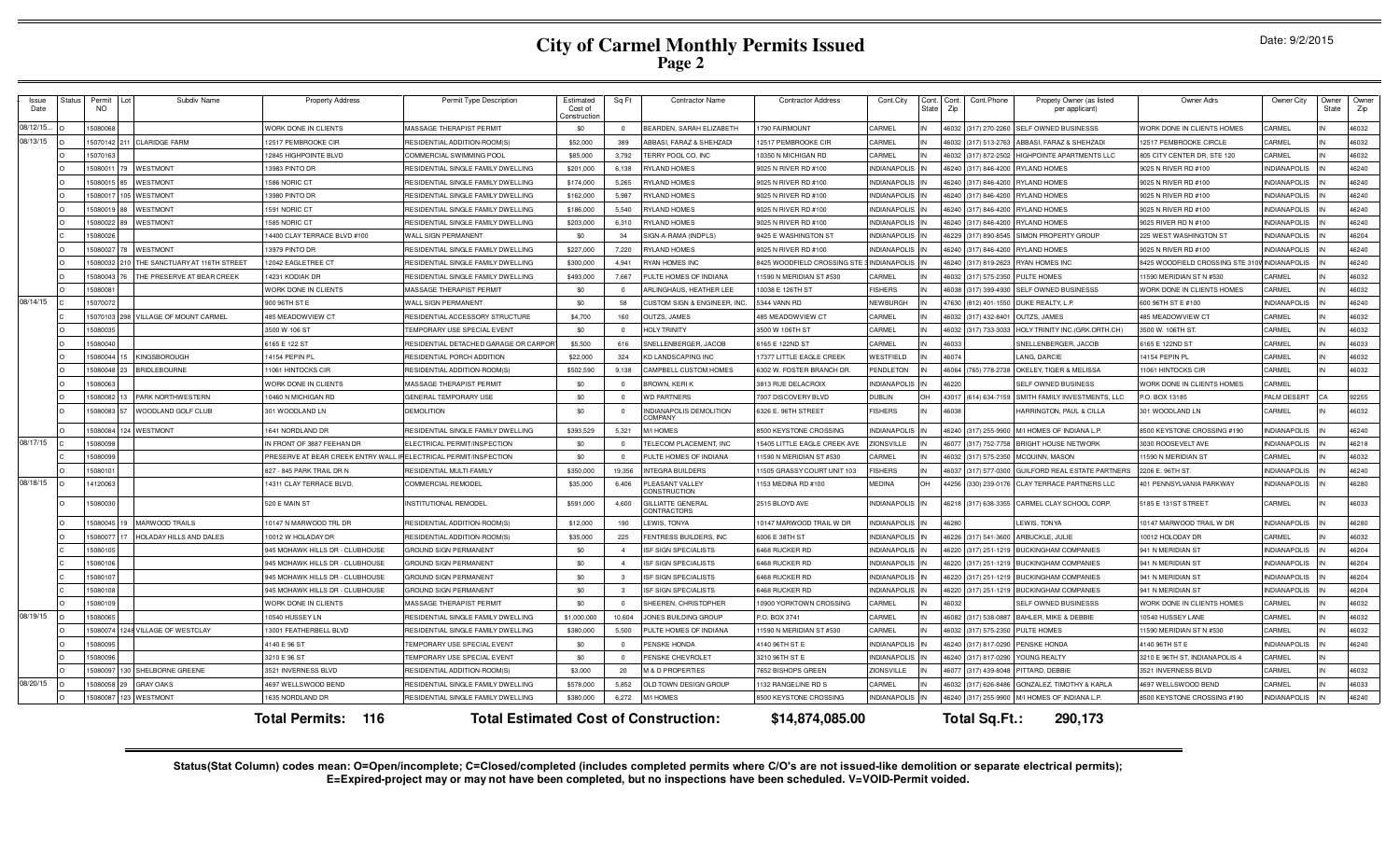|  | Date: 9/2/2015 |
|--|----------------|
|--|----------------|

| Issue<br>Date | <b>Status</b>                                                                                                               | Permit<br>NO     | Subdiv Name                        | <b>Property Address</b>                                           | Permit Type Description             | Estimated<br>Cost of<br>Constructio | Sq Ft          | <b>Contractor Name</b>                        | <b>Contractor Address</b>   | Cont.City<br>Cont.<br>State | Cont.<br>Zip | Cont.Phone           | Propety Owner (as listed<br>per applicant) | Owner Adrs                               | Owner City          | Owner<br>State | Owner<br>Zip |
|---------------|-----------------------------------------------------------------------------------------------------------------------------|------------------|------------------------------------|-------------------------------------------------------------------|-------------------------------------|-------------------------------------|----------------|-----------------------------------------------|-----------------------------|-----------------------------|--------------|----------------------|--------------------------------------------|------------------------------------------|---------------------|----------------|--------------|
| 08/20/15      |                                                                                                                             | 15080088         | CARMEL SCIENCE AND TECHNOLOGY      | 2289 HANCOCK ST                                                   | <b>WALL SIGN PERMANENT</b>          | \$0                                 | -9             | <b>JEDIA FACTORY</b>                          | 481 GRADLE DR               | CARMEL                      |              | 46032 (317) 844-3539 | CARRIGER PROPERTIES                        | 12315 HANCOCK ST. #30                    | CARMEL              |                | 46032        |
|               |                                                                                                                             | 15080100         | WOODLAND GOLF CLUB                 | 304 WOODLAND LN                                                   | DEMOLITION                          | \$0                                 | $^{\circ}$     | <b>HEARTH &amp; STONE BUILDERS</b>            | 2108 KESSLER BLVD E DF      | <b>INDIANAPOLIS</b>         |              | 46220 (317) 714-0722 | KAVANAUGH, BRIAN & ROBIN                   | 304 WOODLAND LANE                        | CARMEL              |                | 46032        |
|               |                                                                                                                             | 5080119          | <b>INDPOINTE</b>                   | 2217 WINDPOINTE PASS                                              | RESIDENTIAL SWIMMING POOL           | \$61,000                            | 1,990          | OOLS OF FUN                                   | 891 CLARK CREEK ROAD        | PLAINFIELD                  |              | 46168 (317) 839-331  | ROOP, MATTHEW & KIMBERLY                   | 12217 WINDPOINT PASS                     | CARMEL              |                | 46033        |
| 08/21/15      |                                                                                                                             | 5070099          | HE MEADOWS AT THE LEGACY           | 4119 JAMES DEAN DR                                                | RESIDENTIAL SINGLE FAMILY DWELLING  | \$184,000                           | 5.557          | YLAND HOMES                                   | 025 N RIVER RD #100         | <b>NDIANAPOLIS</b>          |              | 46240 (317) 846-4200 | <b>RYLAND HOMES</b>                        | 9025 N RIVER RD #100                     | <b>NDIANAPOLIS</b>  |                | 46240        |
|               |                                                                                                                             | 5070145          | <b>ILLAGE OF WESTCLAY</b>          | 3533 ABERCORN ST                                                  | RESIDENTIAL REMODE                  | \$82,745                            | 1.850          | HE WAIRE GROUP                                | 0929 INNIS BROOKE LANE      | <b>ISHERS</b>               |              | 46037 (317) 863-5335 | KAPOOR, RAJAT & GUPTA, NUPUR               | 13533 ABERCORN ST                        | <b>ARMEL</b>        |                | 46032        |
|               |                                                                                                                             | 15080075         |                                    | 1711 N MERIDIAN ST #750                                           | COMMERCIAL TENANT FINISH            | \$88,000                            | 5,281          | APITOL CONSTRUCTION<br><b>FRVICES</b>         | 11051 VILLAGE SQUARE LN     | <b>FISHERS</b>              |              | 46038 (317) 574-5488 | <b>CDW TECHNOLOGIES INC.</b>               | 200 N MILWAUKEE AVE                      | <b>VERNON HILLS</b> |                | 60061        |
|               |                                                                                                                             | 1508013          |                                    | SIDE OF 141ST & BETWEEN DITCH & TOW ELECTRICAL PERMIT/INSPECTION  |                                     | \$0                                 | $\Omega$       | ROSS ELECTIC                                  | 3583 W US 40                | <b>GREENFIELD</b>           |              | 46140 (178) 942-427  | <b>RYLAND HOMES</b>                        | 9025 N RIVER RD #100                     | <b>INDIANAPOLIS</b> |                | 46240        |
|               |                                                                                                                             | 508013           |                                    | 1927 N MERIDIAN ST                                                | <b>ELECTRICAL PERMIT/INSPECTION</b> | \$0                                 | $\Omega$       | HE HOOSIER CO                                 | 5421 W 86TH ST              | <b>NDIANAPOLIS</b>          |              | 46268 (317) 872-8125 | <b>INDOT</b>                               | 7701 E MILTON RD                         | <b>ARY</b>          |                | 46403        |
| 08/24/15      |                                                                                                                             | 5080062          | <b>OVERBROOK FARMS</b>             | 937 BEAR CREEK WAY                                                | RESIDENTIAL SINGLE FAMILY DWELLING  | \$308,990                           | 5,318          | <b>ISCHER HOMES</b>                           | 6602 E. 75TH ST STE 400     | <b>INDIANAPOLIS</b>         |              | 46250 (317) 348-2500 | <b>FISCHER HOMES</b>                       | 602 E. 75TH ST STE 400                   | NDIANAPOLIS         |                | 46250        |
|               |                                                                                                                             | 1508009          |                                    | 4501 HAZEL DELL PKWY                                              | TEMPORARY USE SPECIAL EVENT         | \$0                                 | $\overline{0}$ | SIMS, STEVEN                                  | 370 SHADES CT               | CARMEL                      | 46032        |                      | HAZEL DELL CHRISTIAN CHURCH                | 14501 HAZEL DELL PKWY                    | CARMEL              |                | 46033        |
|               |                                                                                                                             | 1508014          |                                    | HOUSE BEHIND 1045 N RANGELINE RD                                  | ELECTRICAL PERMIT/INSPECTION        | \$0                                 | $\Omega$       | YBEN ELECTRIC                                 | 2475 OAK DR                 | CLAYTON<br>IN               |              | 46118 (317) 520-1080 | MURPH SMURPH II. LLC                       | 1045 N RANGELINE RD                      | CARMEL              |                | 46032        |
|               |                                                                                                                             | 15080145         |                                    | <b>421 INDUSTRIAL DF</b>                                          | ELECTRICAL PERMIT/INSPECTION        | \$0                                 | $\Omega$       | COMPLETE ELECTRICAL &<br><b>COMMUNICATION</b> | 5345 LEXINGTON AVE          | <b>INDIANAPOLIS</b>         |              | 46203 (317) 782-1008 | <b>BUCKINGHAM COMPANIES</b>                | 941 N. MERIDIAN ST                       | <b>NDIANAPOLIS</b>  |                | 46204        |
|               |                                                                                                                             | 5080147          | SMOKEY RIDGE                       | 3207 DRIFTWOOD CT                                                 | <b>ELECTRICAL PERMIT/INSPECTION</b> | \$0                                 | $\Omega$       | <b>HROCK'S DRI GAS</b>                        | 7983 E 400 N                | <b>KOKOMO</b>               |              | 46936 (800) 896-1050 | SAMS, DAVID                                | 3207 DRIFTWOOD CT                        | CARMEL              |                | 46033        |
| 08/25/15      |                                                                                                                             | 5080039          |                                    | 4550 CLAY TERRACE BLVD                                            | COMMERCIAL ADDITION                 | \$2,500                             | 16             | <b>VESNEY CONSTRUCTION</b>                    | 91 SCIENCE BLVD             | GAHANNA                     |              | 43230 (614) 751-5710 | <b>CLAY TERRACE PARTNERS LLC</b>           | <b>1595 MERIDIAN ST N #250</b>           | CARME               |                | 46032        |
|               |                                                                                                                             | 15080089         | LAKES AT HAZEL DELL, THE           | 2544 GLENCOVE CT                                                  | RESIDENTIAL PORCH ADDITION          | \$25,000                            | 225            | URROUNDINGS BY<br><b>IATUREWORKS+</b>         | 421 S RANGELINE RD          | CARMEL                      |              | 46032 (317) 575-0482 | COLE, TERRY                                | 12544 GLENCOVE CT                        | CARMEL              |                | 46033        |
|               |                                                                                                                             | 15080090         | SADDLE CREEK                       | 2070 MUSTANG CHSE DR                                              | RESIDENTIAL ADDITION-ROOM(S         | \$64,000                            | 374            | ORFMAN DESIGN BUILDERS                        | 2070 MUSTANG CHASE DF       | WESTFIELD                   | 46074        |                      | STOVER, LARRY L II & MARGARET R            | 2070 MUSTANG CHASE DF                    | CARMEL              |                | 46074        |
|               |                                                                                                                             | 1508010          |                                    | 4490 LOWES WAY                                                    | <b>WALL SIGN PERMANENT</b>          | \$0                                 | 45             | <b>VEW CONCEPT SIGN INC</b>                   | 7 1/2 ALLEN ST              | <b>NEW YORK</b>             |              | 10002 (212) 966-1081 | <b>KITE REALTY GROUP</b>                   | 0 MERIDIAN STS #1100                     | NDIANAPOLIS         |                | 46204        |
|               |                                                                                                                             | 5080103          |                                    | 4490 LOWES WAY                                                    | WALL SIGN PERMANENT                 | \$0                                 | 40             | NEW CONCEPT SIGN INC                          | 37 1/2 ALLEN ST             | <b>NEW YORK</b>             |              | 10002 (212) 966-1081 | <b>KITE REALTY GROUP</b>                   | 30 MERIDIAN STS #1100                    | <b>NDIANAPOLIS</b>  |                | 46204        |
|               |                                                                                                                             | 15080127         | HUNTER'S CREEK SOUTH               | 3742   ANGLEY CT                                                  | RESIDENTIAL ADDITION-ROOM(S         | \$40,000                            | 640            | <b>BINZ, MICHAEL</b>                          | 13742 LANGLEY CT            | CARMEL                      | 16032        |                      | <b>BINZ, MICHAEL</b>                       | 13742 LANGLEY CT                         | CARMEL              |                | 46032        |
|               |                                                                                                                             | 15080154         |                                    | NTRANCE TO VILLAGE OF WEST CLAY OFF ELECTRICAL PERMIT/INSPECTION: |                                     | \$0                                 | $\Omega$       | <b><i>ICQUINN, MASON</i></b>                  | 1590 N MERIDIAN ST #530     | CARMEL                      |              | 46032 (317) 710-1441 | VILLAGE OF WEST CLAY HOA                   | 4138 N KEYSTONE AVE                      | <b>INDIANAPOLIS</b> |                | 46205        |
| 08/26/15      |                                                                                                                             | 15080094         | RIDGE AT THE LEGACY. THE           | 4529 INTEGRITY CT                                                 | RESIDENTIAL SINGLE FAMILY DWELLING  | \$275,000                           | 4.151          | YAN HOMES INC                                 | 8425 WOODFIELD CROSSING STE | <b>INDIANAPOLIS</b>         |              | 46240 (317) 819-2623 | <b>RYAN HOMES</b>                          | 8425 WOODFIELD CROSSING BLVD             | <b>NDIANAPOLIS</b>  |                | 46240        |
|               |                                                                                                                             | 1508011          |                                    | 13190 HAZEL DELL PKWY SUITE B                                     | COMMERCIAL TENANT FINISH            | \$100,000                           | 3,600          | OMPASS COMMERCIAL<br><b>ONSTRUCTION</b>       | 55 MONUMENT CIRCLE          | NDIANAPOLIS                 |              | 46204 (317) 378-7121 | TDHC LLC                                   | 11911 LAKESIDE DR                        | <b>ISHERS</b>       |                | 46038        |
|               |                                                                                                                             | 15080125<br>225. | VILLAGE OF WESTCLAY                | 740 BEAUFAIN ST                                                   | RESIDENTIAL SINGLE FAMILY DWELLING  | \$1,199,963                         | 9,383          | <b>RADISON BUILDING CORP</b>                  | 6330 E 75TH ST, #156        | <b>INDIANAPOLIS</b>         |              | 46250 (317) 594-7575 | MILLS, RYAN & JEANETTE                     | 2329 FINCHLEY RD                         | CARMEL              |                | 46032        |
|               |                                                                                                                             | 15080128         | DELAWARE TRACE                     | 3333 KICKAPOO TRL                                                 | RESIDENTIAL SWIMMING POOL           | \$61,000                            | 1,253          | POOLS OF FUN                                  | 3891 CLARK CREEK ROAD       | PLAINFIELD                  |              | 46168 (317) 839-3311 | LOVE, MATTHEW & CHRISTINE                  | 13333 KICKAPOO TRAIL                     | CARMEL              |                | 46032        |
|               |                                                                                                                             | 15080129         | CA FOSTER ESTATES                  | 3131 MARALICE DR                                                  | TEMPORARY USE SPECIAL EVENT         | \$0                                 | $\Omega$       | <b>CLASSIC RENTAL</b>                         | 1333 E 86TH ST              | <b>INDIANAPOLIS</b>         |              | 46240 (317) 253-0586 | <b>FOSTER ESTATES HOA</b>                  | 3131 MARALICE DR                         | CARMEL              |                | 46280        |
|               |                                                                                                                             | 15080135         |                                    | PENNSYLVANIA RD                                                   | TEMPORARY USE CONSTRUCTION FACILITY | \$0                                 | $\overline{0}$ | DWARD ROSE DEVELOPMENT<br>O I I C             | 7901 CRAWFORDSVILLE RD      | <b>INDIANAPOLIS</b>         |              | 46214 (317) 388-4317 | EDWARD ROSE DEVELOPMENT CO.                | 7901 CRAWFORDSVILLE RD                   | <b>NDIANAPOLIS</b>  |                | 46214        |
|               |                                                                                                                             | 15080138         | LONGRIDGE ESTATES                  | 870 LONG RIDGE BLVD                                               | RESIDENTIAL SINGLE FAMILY DWELLING  | \$452,000                           | 5,334          | ULTE HOMES OF INDIANA                         | 1590 N MERIDIAN ST #530     | CARMEL                      |              | 46032 (317) 575-2350 | PULTE HOMES OF INDIANA LLC                 | 1590 MERIDIAN STN STE 530                | CARMEL              |                | 46032        |
|               |                                                                                                                             | 15080139         | LINCOLNSHIRE                       | 4341 CARLOW RUN                                                   | RESIDENTIAL REMODEL                 | \$10,000                            | 902            | POMER, NEIL                                   | 4341 CARLOW RUN             | CARMEL                      | 46074        |                      | SPOMER, NEIL                               | 14341 CARLOW RUN                         | CARMEL              |                | 46074        |
|               |                                                                                                                             | 1508014          | 250 VILLAGE OF WESTCLAY            | 2992 FEATHERBELL BLVD                                             | RESIDENTIAL SINGLE FAMILY DWELLING  | \$376,000                           | 6.131          | <b>PULTE HOMES OF INDIANA</b>                 | 1590 N MERIDIAN ST #530     | CARMEL<br>IN                |              | 46032 (317) 575-2350 | <b>PULTE HOMES</b>                         | 1590 MERIDIAN ST N #530                  | CARMEL              |                | 46032        |
|               |                                                                                                                             | 15080153         |                                    | <b><i>NORK DONE IN CLIENTS</i></b>                                | MASSAGE THERAPIST PERMIT            | \$0                                 | $\Omega$       | CLEVELAND, LISA                               | 7717 N 500 W                | MIDDLETOWN                  |              | 47356 (765) 354-9203 | <b>SELF OWNED BUSINESSS</b>                | <b><i>NORK DONE IN CLIENTS HOMES</i></b> | CARMEL              |                | 46032        |
|               |                                                                                                                             | 1508015          |                                    | WORK DONE IN CLIENTS                                              | MASSAGE THERAPIST PERMIT            | \$0                                 | $\Omega$       | SMITH, HEATHER                                | 4125 GUN BARD RD            | ANDERSON                    |              | 46011 (765) 617-8926 | SELF OWNED BUSINESSS                       | WORK DONE IN CLIENTS HOMES               | CARMEL              |                | 46032        |
|               |                                                                                                                             | 15080165         |                                    | 3856 WEST RD                                                      | ELECTRICAL PERMIT/INSPECTION        | \$0                                 | $\overline{0}$ | ALPHA ENERGY SOLUTIONS                        | 7200 DISTRIBUTION DF        | LOUISVILLE                  | 40258        | (502) 400-4621       | DAPP, JASON                                | 13856 WEST RD                            | CARMEL              |                | 46074        |
| 08/27/15      |                                                                                                                             | 0906005          |                                    | VORK DONE IN CLIENTS HOMES                                        | MASSAGE THERAPIST PERMIT            | \$0                                 | $\Omega$       | <b>TOUCH-WERNER, JEREN</b>                    | 1015 EAGLE COVE CIRCLE      | <b>INDIANAPOLIS</b>         | 46254        | (317) 293-1863       | <b>SELF OWNED BUSINESS</b>                 | WORK DONE IN CLIENTS HOMES               |                     |                |              |
|               |                                                                                                                             | 508011           |                                    | 2900 HAZEL DELL PKWY                                              | <b>NSTITUTIONAL REMODEI</b>         | \$45,000                            | 480            | <b>IATTINGLY CORPORATION, THE</b>             | 0150 LANTERN RD #100        | <b>ISHERS</b>               |              | 46037 (317) 577-8800 | <b>CROWN CASTLE</b>                        | <b>GRANDVIEW CIR #220</b>                | CANONSBURG          |                | 15317        |
|               |                                                                                                                             | 15080117         | THE SANCTUARY AT 116TH STREET      | 4522 GOLDEN EAGLE CT                                              | TEMPORARY USE MODEL HOME            | \$0                                 | $\Omega$       | YAN HOMES INC                                 | 8425 WOODFIELD CROSSING STE | <b>INDIANAPOLIS</b>         |              | 46240 (317) 819-2623 | <b>RYAN HOMES INC</b>                      | 8425 WOODFIELD CROSSING STE 310          | <b>INDIANAPOLIS</b> |                | 46240        |
|               |                                                                                                                             | 15080118         | HAYDEN RUN                         | 2786 TUSCANY BLVD                                                 | RESIDENTIAI REMODEI                 | \$14,000                            | 750            | GRANDE & GRANDE                               | 6125 PROSPECT ST.           | <b>INDIANAPOLIS</b>         |              | 46203 (317) 523-1117 | PATHARLA, SRAVAN & ARUNA                   | 12786 TUSCANY BLVD                       | CARMEL              |                | 46032        |
|               |                                                                                                                             | 15080123         | <b>ILLAGE OF TOWNE POINTE. THE</b> | 2349 PRESIDENT ST                                                 | RESIDENTIAL SINGLE FAMILY DWELLING  | \$366,685                           | 6.667          | <b>ISCHER HOMES</b>                           | 6602 E. 75TH ST STE 400     | <b>INDIANAPOLIS</b>         |              | 46250 (317) 348-2500 | LANDLINK DEVELOPMENT LLC                   | PO BOX 1250                              | CARMEL              |                | 46082        |
|               |                                                                                                                             | 1508012          | MAPLE ACRES                        | 13715 MAPLE DF                                                    | RESIDENTIAL PORCH ADDITION          | \$5,000                             | 326            | RUSE, PAUL                                    | 13715 MAPLE ST              | CARMEL                      | 46033        |                      | KRUSE, PAUI                                | 13715 MAPLE ST                           | CARMEL              |                | 46033        |
| 08/28/15      |                                                                                                                             | 1508002          | <b>NESTMONT</b>                    | 3972 PINTO DR                                                     | RESIDENTIAL SINGLE FAMILY DWELLING  | \$179,000                           | 5,300          | YLAND HOMES                                   | 9025 N RIVER RD #100        | <b>INDIANAPOLIS</b>         |              | 46240 (317) 846-4200 | <b>RYLAND HOMES</b>                        | 9025 N RIVER RD #100                     | NDIANAPOLIS         |                | 46240        |
|               |                                                                                                                             | 150801           | BRIAR LANE ESTATES                 | <b>9805 E LAKESHORE DR</b>                                        | DEMOLITION                          | \$0                                 | $^{\circ}$     | <b><i>MICHAELIS CORPORATION</i></b>           | 2601 E 56TH ST              | <b>INDIANAPOLIS</b>         |              | 46220 (317) 251-1935 | <b>HARTIG</b>                              | 9805 LAKESHORE DR E                      | CARMEL              |                | 46032        |
|               |                                                                                                                             | 1508014          | HUNTER'S CREEK SOUTH               | 3763 LAREDO DF                                                    | RESIDENTIAL PORCH ADDITION          | \$38,000                            | 380            | MCGINSIE, CHUCK                               | 13763 LAREDO DR             | CARMEL                      | 46032        |                      | MCGINSIE, CHUCK                            | 13763 LAREDO DF                          | CARMEL              |                | 46032        |
|               | Total Sq.Ft.:<br>116<br><b>Total Estimated Cost of Construction:</b><br>\$14,874,085.00<br>290,173<br><b>Total Permits:</b> |                  |                                    |                                                                   |                                     |                                     |                |                                               |                             |                             |              |                      |                                            |                                          |                     |                |              |

Status(Stat Column) codes mean: O=Open/incomplete; C=Closed/completed (includes completed permits where C/O's are not issued-like demolition or separate electrical permits);<br>E=Expired-project may or may not have been compl